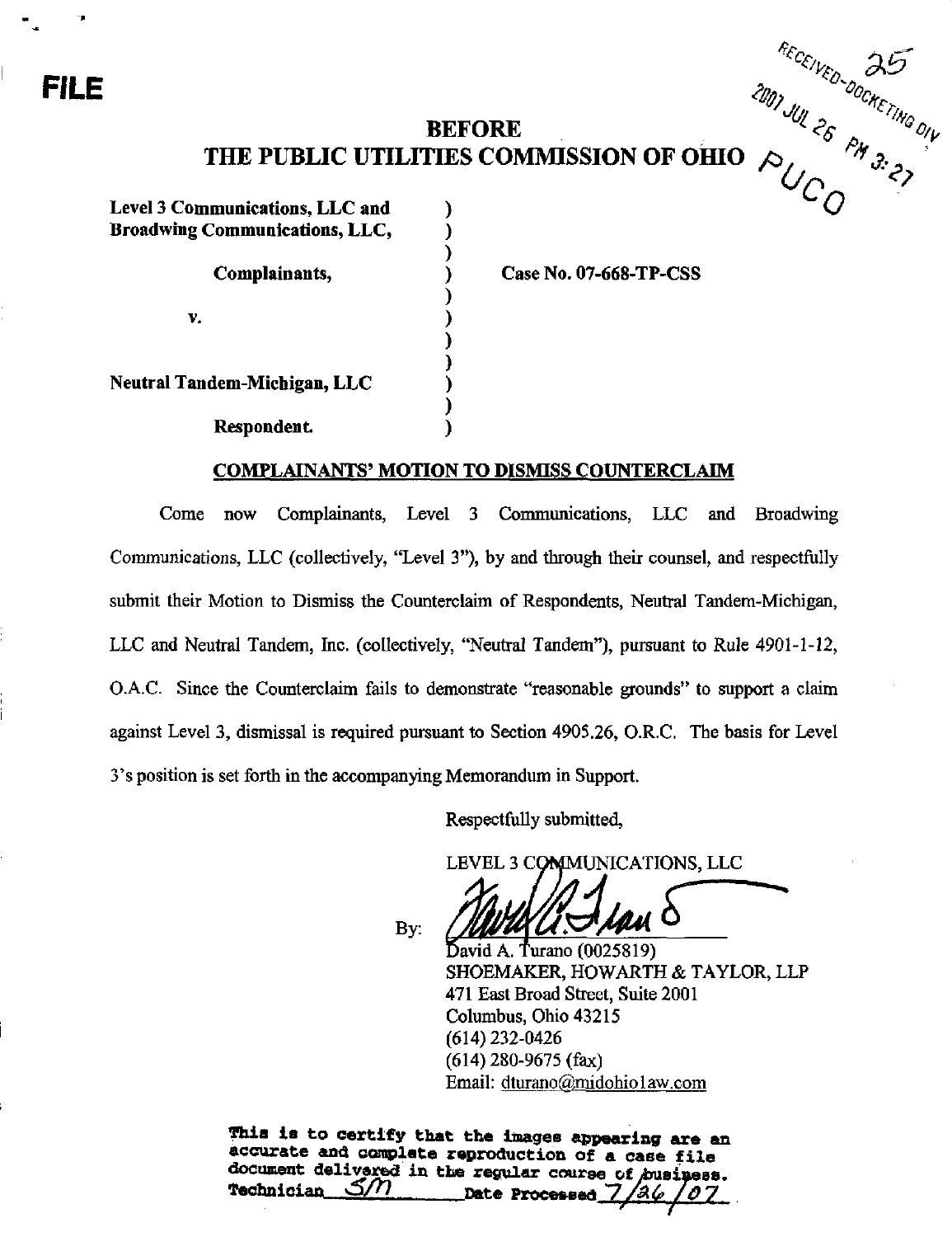/s/ Gregg Strumberger per electronic autborization 07/26/07

 $\qquad \qquad -$ 

Ŷ.

**r** 

 $\mathbf{r}$ 

Gregg Strumberger Regulatory Counsel 1025 Eldorado Blvd. Broomfleld, CO 80021 (720)888-1780 (720) 888-5134 (fax) Email: [gregg.strumberger@lcvel3.com](mailto:gregg.strumberger@lcvel3.com)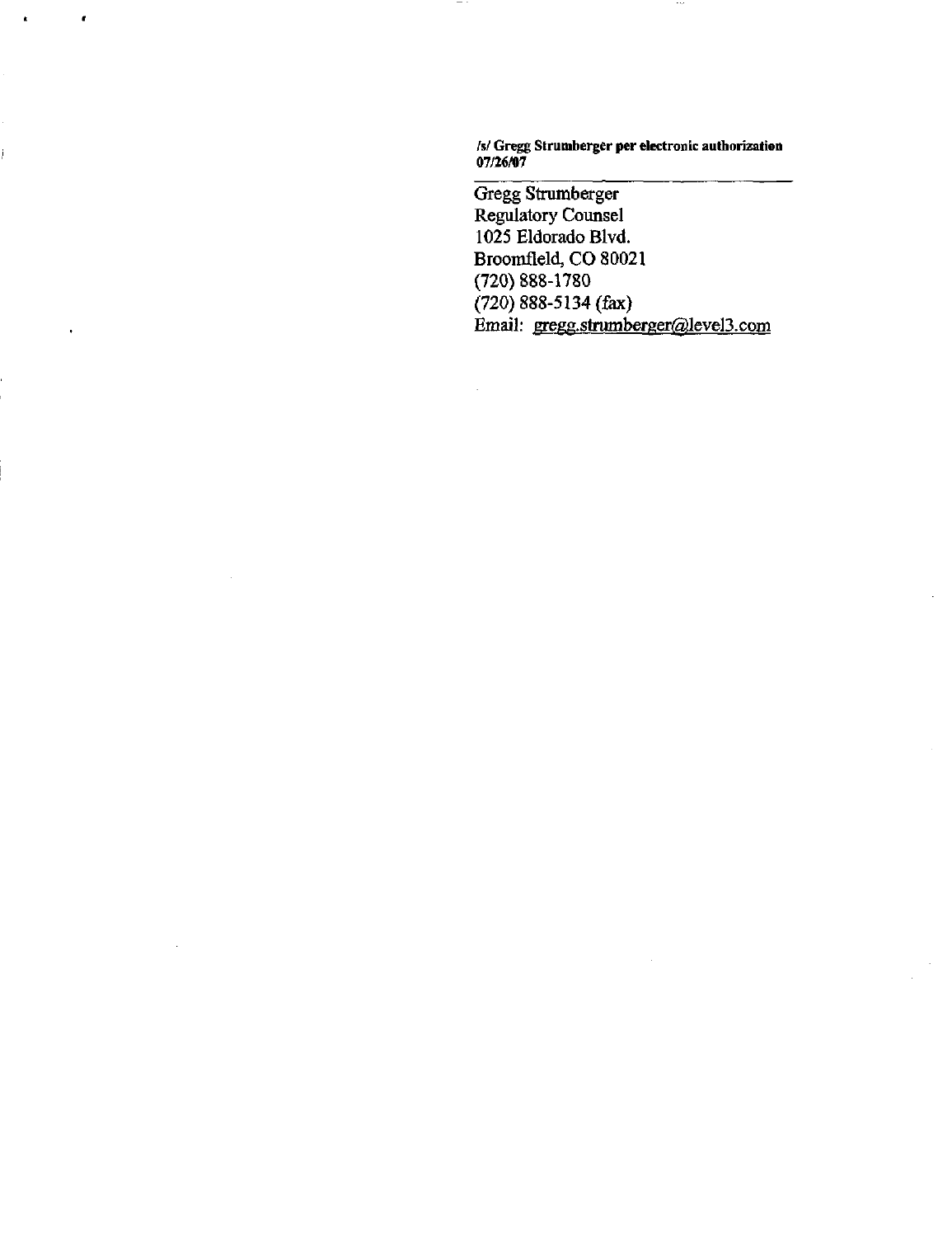### MEMORANDUM IN SUPPORT

### L NATURE OF THE PROCEEDINGS

Î

İ

On May 31, 2007, Level 3 filed its Complaint under Section 4905.26, O.R.C, requesting that the Commission, among other things, direct Neutral Tandem to notify its Ohio carriercustomers that Neutral Tandem \*s traffic exchange agreements with Level 3 had been terminated so that those carrier-customers could take appropriate steps to route their traffic to Level 3 via other means. On Jime 20, 2007, Neutral Tandem filed its Answer to the Complaint denying that Level 3 is entitled to the relief sought, and requesting dismissal of the Complaint. Neutral Tandem included in its Answer a Counterclaim against Level 3, by which it asks the Commission to order Level 3 to remain directiy connected with Neutral Tandem. On July 13, 2007, Level 3 filed its Answer to the Counterclaim asserting that Neutral Tandem is not entitled to the relief requested, and urging dismissal for failure to state reasonable grounds upon which to proceed.

By this pleading, filed pursuant to Rule 4901-1-12, O.A.C, Level 3 moves for immediate dismissal of the Counterclaim based on the failure of Neutral Tandem to sustain its initial burden under Section 4905.26, O.R.C, of demonstrating that "reasonable grounds" exist to proceed.

# II. LAW AND ARGUMENT

# A. The Relief Requested by the Counterclaim is not Available under Federal or State Law.

By its Counterclaim, Neutral Tandem requests relief that the Commission does not have the authority to grant. Neutral Tandem claims rights to perpetual interconnection (state mandated direct interconnection between two CLECs) that neither exist, nor are available under federal or state law. Absent the statutory authority to award the relief sought, dismissal of the Counterclaim is the only course available to this Commission,

1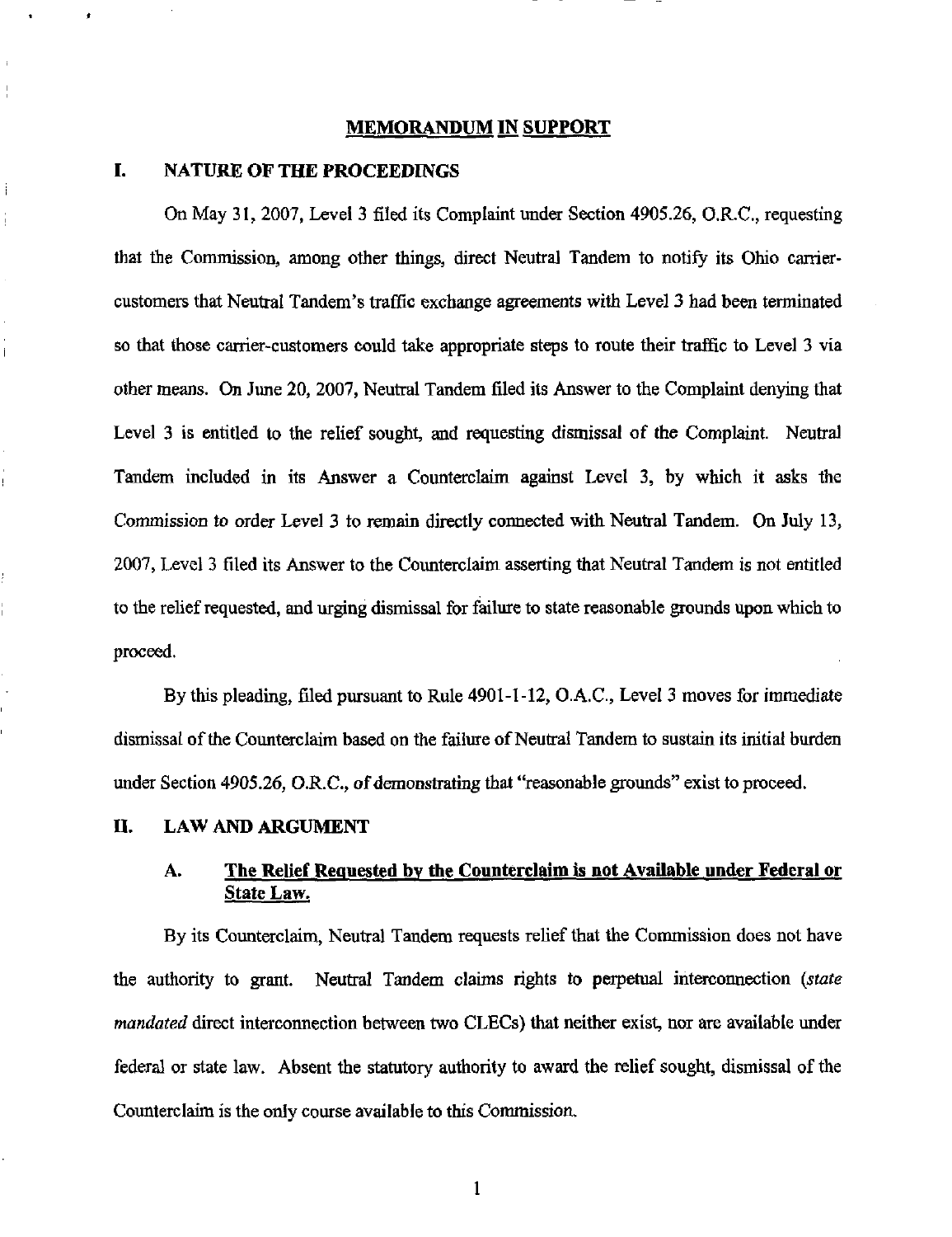Level 3 and Neutral Tandem are certificated as CLECs in Ohio (Neutral Tandem Answer,  $\P$ [ $\uparrow$  2, 4, and 6). Neither Level 3 nor Neutral Tandem is an ILEC and neither is subject to the specific negotiation and arbitration provisions of the federal Telecommunications Act of 1996 (the "Telecom Act")[Pub. LA. No. 104-104, 110 Stat. 56 (1996)] that apply when a carrier is seeking to interconnect with an ILEC.

The federal interconnection agreement process is set forth in Section 252 of the Telecom Act. Section 252(a)(1) states in part, "Upon receiving a request for interconnection, services, or network elements pursuant to Section 251, an incumbent local exchange carrier may negotiate and enter into a binding agreement with the requesting telecommunications carrier..." Further, mediation under Section 252(a)(2) is available only to "[a]ny party negotiating an agreement under this section," which is limited to the ILEC and the party requesting interconnection with the ILEC.

The provisions relating to compulsory arbitration under Section 252(b) are also limited to interconnection with an ILEC. Section 252(b)(1) establishes "an arbitration window" and refers to "the date on which an incumbent local exchange carrier receives a request for negotiation[.]" There is no statutory arbitration window for requests for interconnection between two non-ILEC carriers. The remainder of Section 252(b) refers to the "party that petitions .. . under paragraph (1)," which necessarily is limited to the ILEC and the party negotiating with the ILEC [47 U.S.C  $\S252(b)(2)(A)$ ,  $\S2(B)$ ]. State commission action under the statute is limited to consideration of "any petition under paragraph  $(1)$ " - - again which does not apply to two non-ILEC parties [47] U.S.C §252(b)(4)(A)].

Non-incumbent carriers are explicitly allowed under federal law to interconnect indirectly without a negotiated interconnection agreement [47 U.S.C. §251(a)]. Section 251(a) commands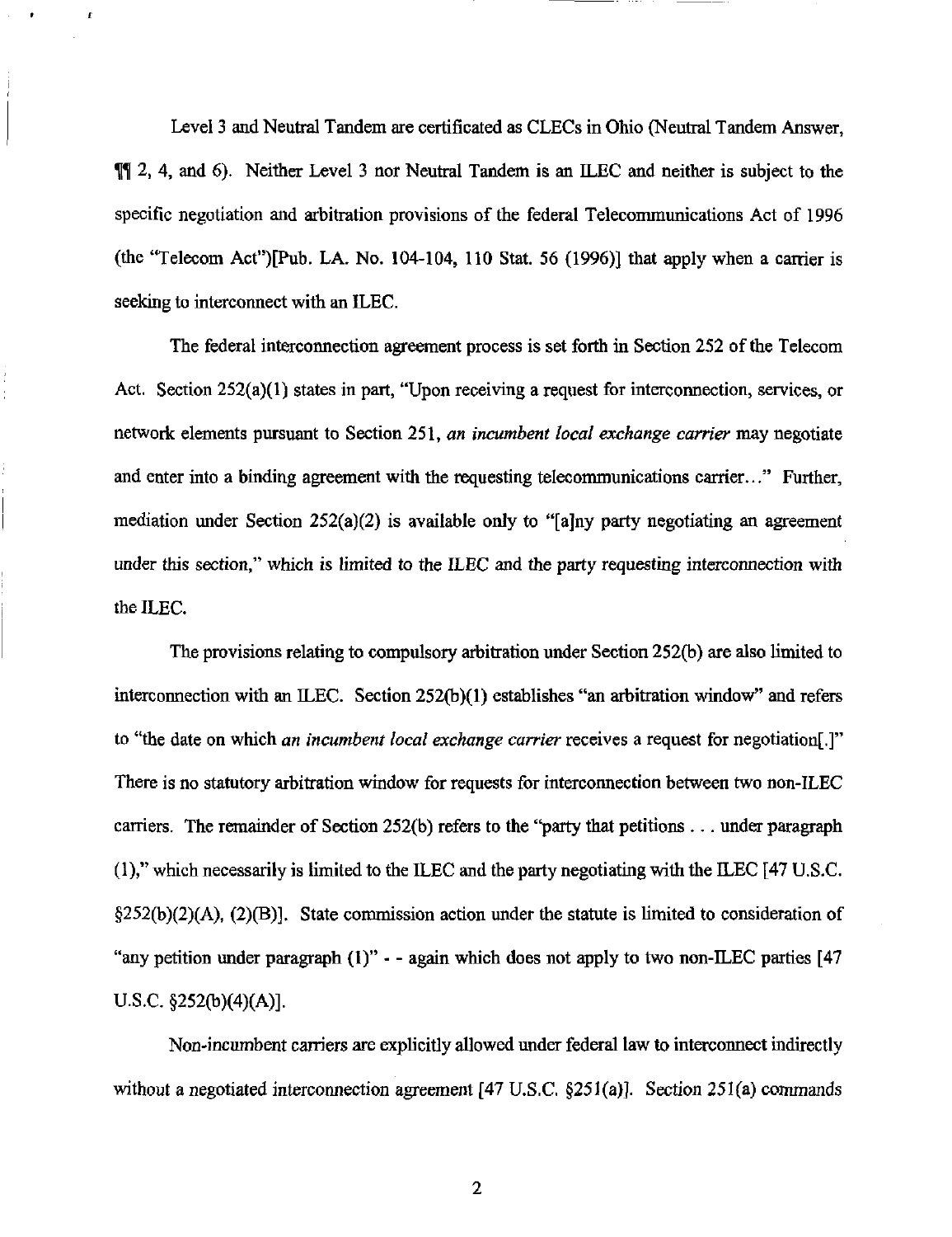that "Each telecommunications carrier has the duty... to interconnect directly or *indirectly* with the facilities and equipment of other telecommunications carriers" (emphasis added). In fact, the primary form of interconnection among competitive local exchange carriers is indirect interconnection. Therefore, the negotiation, mediation, and arbitration process available under Section 252 is not applicable to negotiations between CLECs. As a result, for interconnection between Level 3 and Neutral Tandem, the Telecom Act interconnection processes are unavailable and inapplicable.

Congress did not establish a mandatory arbitration process for interconnection between non-ILECs and intentionally left that process to commercial negotiations. When Congress enacted the Telecom Act, it "unquestionably...t[ook] the regulation of local telecommunications competition away from the States."<sup>1</sup> The Court in AT&T Corp. v. Iowa Utilities Bd. explained that even though "it is tme that the 1996 Act entmsts state commissions with the job of approving interconnection agreements and granting exemptions to rural LECs," state regulators are subject to *federal* control in the performance of those functions.<sup>2</sup>

Sections 251 and 252 "replace[d] a state-regulated system with a market-driven system that is self-regulated by binding interconnection agreements."<sup>3</sup> In that system, Congress placed a duty on ILECs, but not other telecommunications carriers, to negotiate formal interconnection agreements and provided for arbitration of all disputes by state public utility commissions which arose in the formation of such ILEC agreements  $[47 \text{ U.S.C. } §251(c)(1)$  and  $252$ ]. Congress created no similar mechanism for state intervention in interconnection disputes between non-ILECs.

 $^{1}$  AT&T Corp. v. Iowa Utilities Bd., 525 U.S. 366, 378, n. 6 (D.C. Cir. 1999).

 $^{2}$  Id. at 385 (citations omitted). See also MCI Telecomm. Corp. v. Ill. Bell Tel. Co., 222 F.3d 323, 343 (7th Cir. 2000) (explaining that in the 1996 Act, Congress "invit [ed]... the states to participate in the federal regulation of interconnection agreements and other aspects of the local telephone market" but precluded the States from regulating except on Congress's terms).

<sup>&</sup>lt;sup>3</sup> Pacific Bell v. Pac-West Telecomm., 325 F.3d 1114, 1128 (9<sup>th</sup> Cir. 2003) ("Pacific Bell").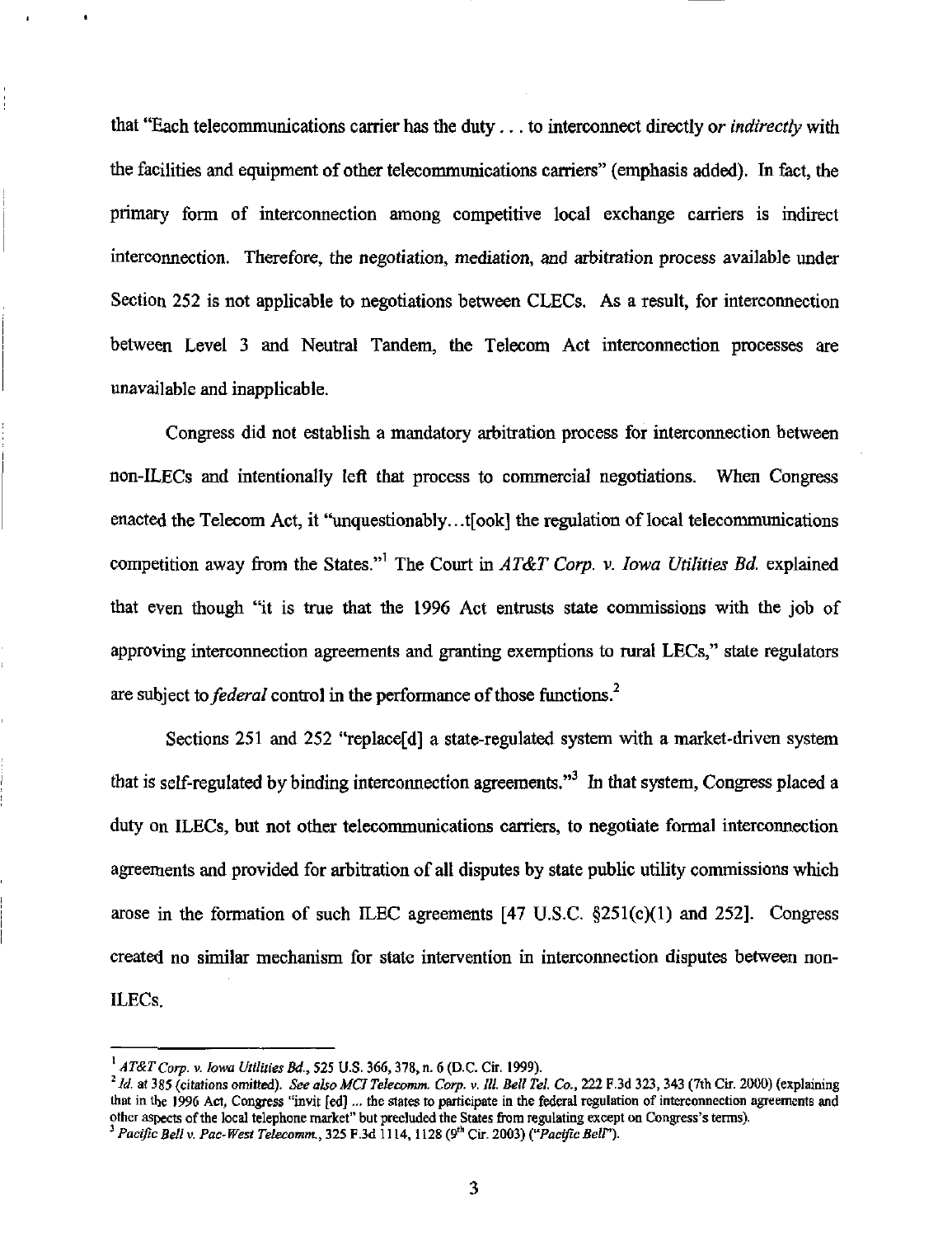The legislative history of the Telecom Act is clear that this was a deliberate choice. In the Senate version of the bill that became the Telecom Act, the Senate required only "a local exchange carrier, or class of local exchange carriers, determined by the Commission to have market power in providing telephone exchange service or exchange access service" to negotiate in good faith and provide interconnection on reasonable and nondiscriminatory rates and terms.<sup>4</sup> Consistent with its "inten[t] to encourage private negotiation of interconnection agreements," the Senate created no similar duties or remedies for interconnection negotiations between non- $ILECs.<sup>5</sup>$ 

That vision was carried over into the Telecom Act. Section 251 establishes three groups of duties. Section 251(a) duties apply to all telecommunications carriers. Section 251(b) applies to local exchange carriers, including new entrants. Sections  $251(c)$  and  $252$ , by contrast, apply only to ILECs. Like the Senate, the Congress as a whole created no duty on CLECs to negotiate interconnection except when they are negotiating with an ILEC and made no provision for the arbitration of CLEC-to-CLEC interconnection disputes [47 U.S.C §252(b)(5)].

In summary, Congress recognized there is no need for intmsive government oversight of the interconnection relationship between two CLECs at any government level. Unlike an ILEC, neither Level 3 nor Neutral Tandem possesses significant market power. There is no need to "neutraliz[e] the competitive advantage inherent in incumbent carriers' ownership of the physical networks required to supply telecommunications services."<sup>6</sup> Voluntary negotiation is the mechanism Congress chose to establish for interconnection and traffic exchange duties as between CLECs. This Commission has no choice but to follow that command.

<sup>&</sup>lt;sup>4</sup> S. 652, 104<sup>th</sup> Cong., 1<sup>st</sup> Sess. (as reported in the Senate) (1995). See also S. Rep. 104-23, 104<sup>th</sup> Cong., 1<sup>st</sup> Sess. (1995).

 $\cdot$  Id.

 $^{\circ}$  *Pacific Bell*, 325 F.3d at  $1118.$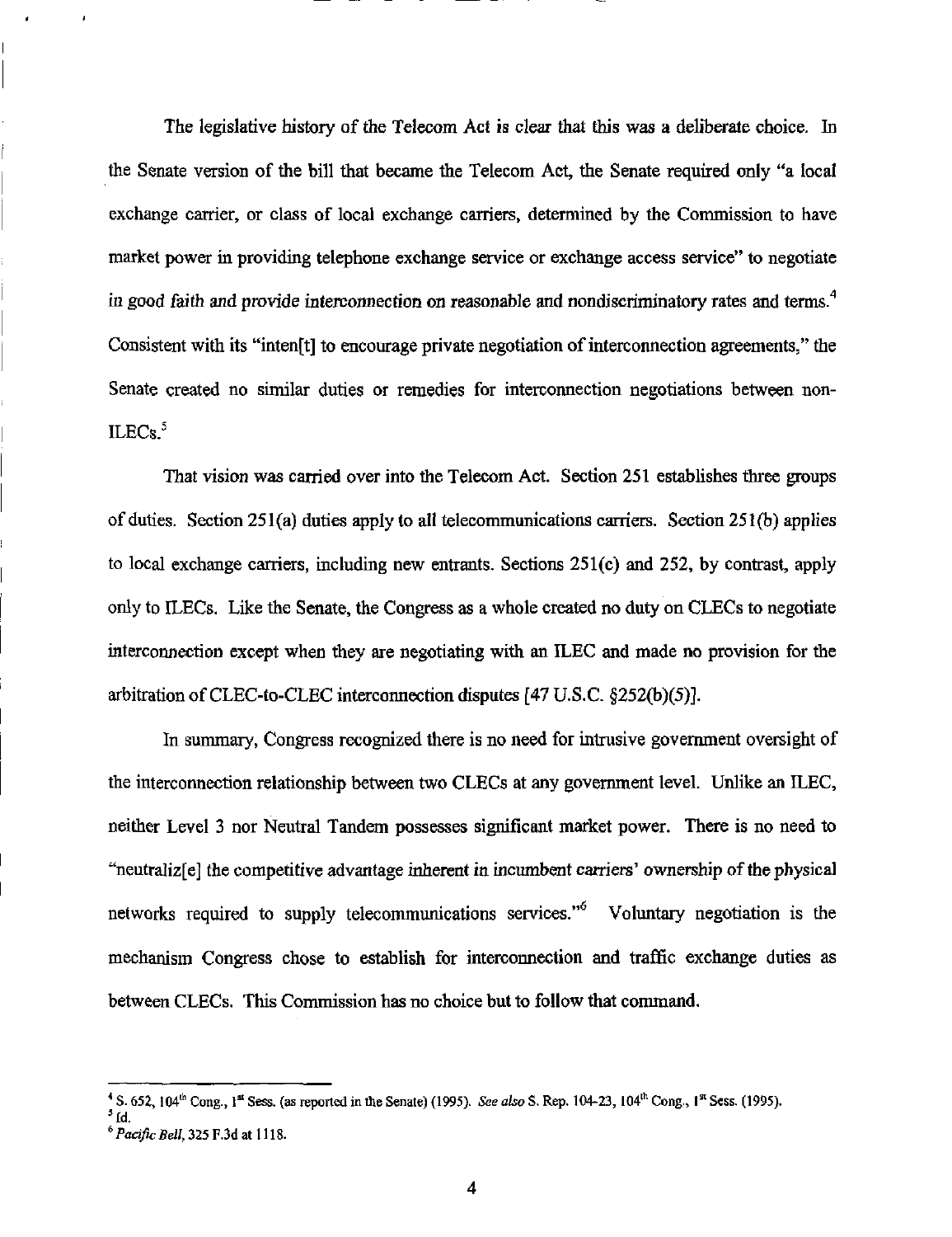Neutral Tandem has no legal basis to request that Level 3 be ordered to maintain direct interconnection with Neutral Tandem for the purpose of receiving tandem transit traffic originated by Neutral Tandem's third-party carrier-customers and delivered to Level 3's network by Neutral Tandem. Nor does Neutral Tandem have any legal basis to assert that the terms which apply to ILEC interconnection should apply in this case, including for example, that interconnection between Level 3 and Neutral Tandem should be no less favorable than the terms in place between Level 3 and the ILECs and that Neutral Tandem not be required to make any payments to Level 3 for the delivery of tandem transit traffic originated by third-party carriers (Counterclaim, ¶59).

Neutral Tandem alleges tbat it is one of many CLECs in Ohio although it does not originate or terminate any traffic. Level 3 also operates in Ohio as a CLEC. Both Level 3 and Neutral Tandem are subject to the Telecom Act, which provides that CLEC-to-CLEC interconnection be accomplished by voluntary negotiation. Nothing in the nature of the services Neutral Tandem provides or the authorizations held by either party therefore subject either entity to the interconnection obligations imposed by the Telecom Act on incumbent carriers.

Yet Neutral Tandem asserts that its decision to voluntarily provide transit service in Ohio subjects Level 3, and presumably every other competitive provider, to ILEC interconnection regulation. Specifically, with respect to arbitration rights, Neutral Tandem argues that because the parties' "efforts to negotiate new agreements have been unsuccessful," this Commission should order Level 3 to maintain its existing interconnection with Neutral Tandem, and to accept terminating traffic on terms and conditions which the Commission finds to be just, reasonable and nondiscriminatory (Counterclaim, pp 11-12; [68). However, nothing in the Telecom Act or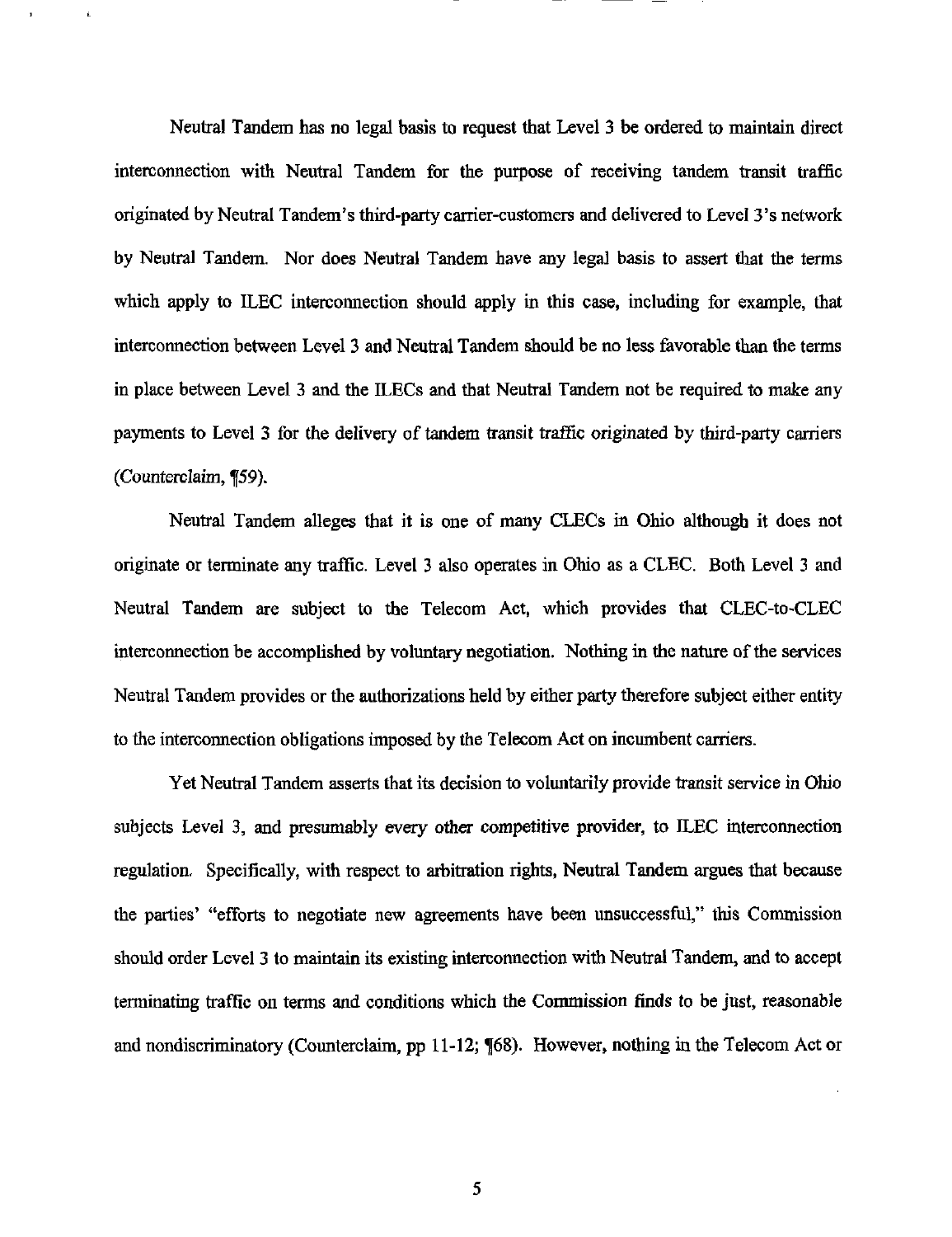Ohio law grants Neutral Tandem the statutory right to demand the terms of interconnection requested in its Counterclaim.

ł.

Instead, the Counterclaim is a misplaced attempt by Neutral Tandem to claim CLEC-to-ILEC rights by virtue of the type of service it has chosen to offer. Neutral Tandem is not entitled to special or unique status or treatment because it has elected to provide only competitive transit services. Neutral Tandem offers no support for its contention that the nature of the service Neutral Tandem offers should somehow expand the company's right to force interconnection with unaffiliated third parties or to unilaterally dictate the terms of mterconnection with other CLECs. Neutral Tandem is legally required to follow the existing interconnection processes, as do all other CLECs.

Further, Neutral Tandem's arguments, if accepted by the Commission, would dramatically expand the Commission's own obligations to regulate the terms of interconnection between the myriad of competitive carriers operating in Ohio. Indeed, Neutral Tandem's proposed state regulation of CLEC-to-CLEC arrangements would massively increase the scope and extent of the Commission's obligations, and would do so in a manner that is well outside the boundaries of existing law. Such a substantial increase in Commission jurisdiction should only be accomplished through enacting legislation.

The Telecom Act establishes commercial negotiations as the process by which CLECs are to establish the terms, conditions and prices for CLEC-to-CLEC interconnection. That process has been utilized consistently and successfully by all CLECs in Ohio for more than ten years. There has been no change in law or fact justifying changing that policy now. Neutral Tandem - like all CLECs - has up to this point utilized voluntary commercial negotiations to establish its traffic exchange arrangements with other competitive carriers. Neutral Tandem did

6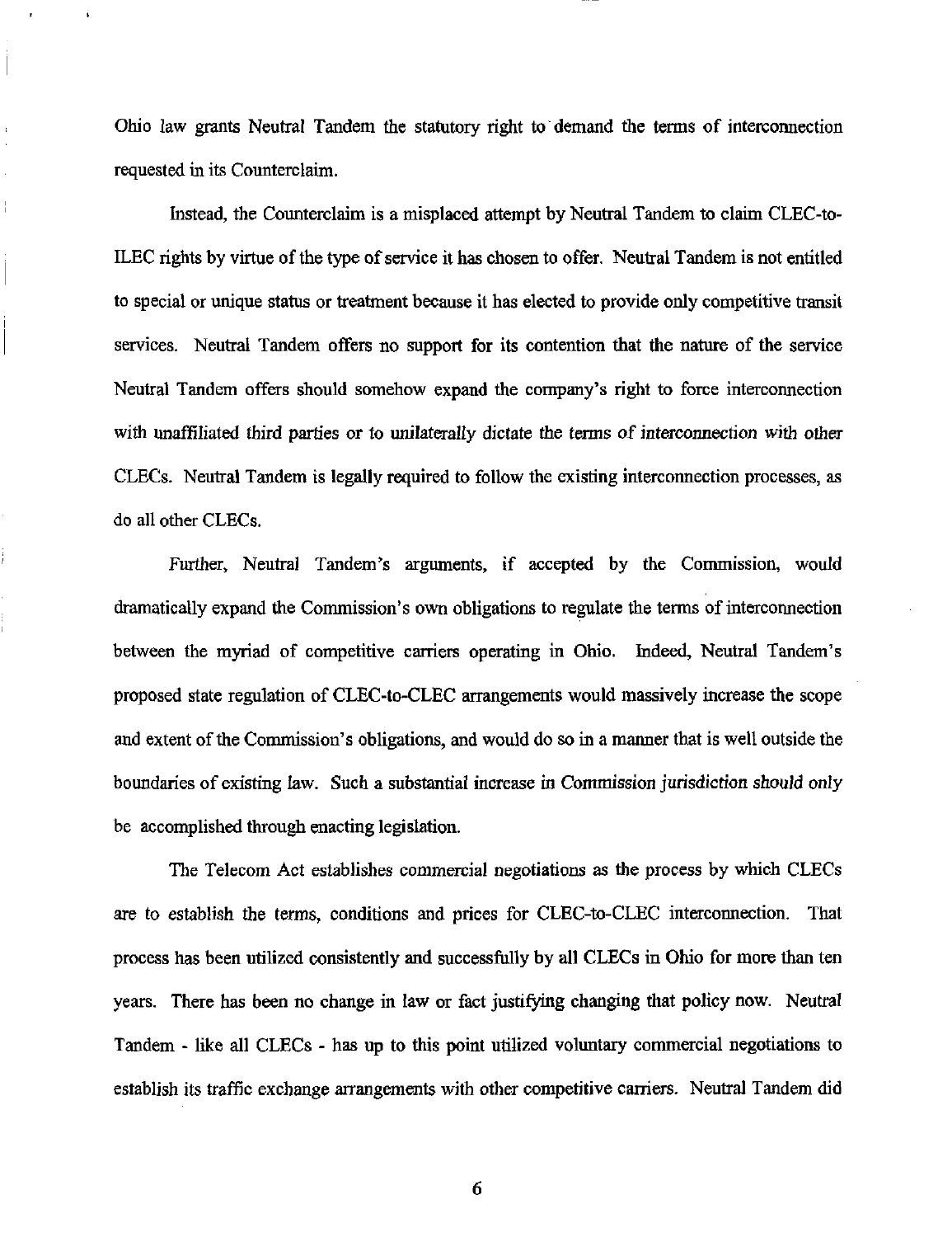not file these commercially negotiated traffic exchange agreements with the Commission in the manner that an ILEC would file a regulated interconnection agreement. Yet now Neutral Tandem contends that such CLEC-to-CLEC relationships are somehow subject to Commission jurisdiction. Having availed itself of the non-regulated, commercial CLEC-to-CLEC negotiation process for years, Neutral Tandem should not now be heard that the process does not apply simply because it wants to force economically unfavorable terms on Level 3 for Neutral Tandem's own economic gain.

í. Ť

 $\begin{array}{c} \hline \end{array}$ 

ł.

The interconnection obfigations and rights of CLECs and ILECs are spelled out in the Telecom Act. Yet Neutral Tandem studiously avoids pleading - or even mentioning - the Telecom Act. This is not surprising since it is well-established federal law that Neutral Tandem is not entitled to compel direct interconnection upon Level 3. Instead, CLECs are expressly allowed to utilize indirect interconnection under Section 251(a)(1) of the Telecom Act, which states that telecommunications carriers may "interconnect directly or indirectly" to meet their interconnection obligations.

Neutral Tandem cannot avoid the fact that Level 3 has in the past and continues today to offer Neutral Tandem and its carrier-customers indirect interconnection for the termination of traffic. Absent a commercially negotiated traffic exchange agreement, Neutral Tandem may still indirectly interconnection with Level  $3$  – just like any other CLEC in Ohio.

Neutral Tandem cites not a single state statute, nor Commission regulation, that would specifically support its claim of entitlement to direct interconnection with Level 3. The explanation for that silence is the simple fact that there is none. While a rule-making proceeding is pending at Case No. 06-1344-TP-ORD, Matter of the Establishment of Carrier-to-Carrier Rules, Entry opening docket entered November 21, 2006, the fact is that there have been no

 $\overline{7}$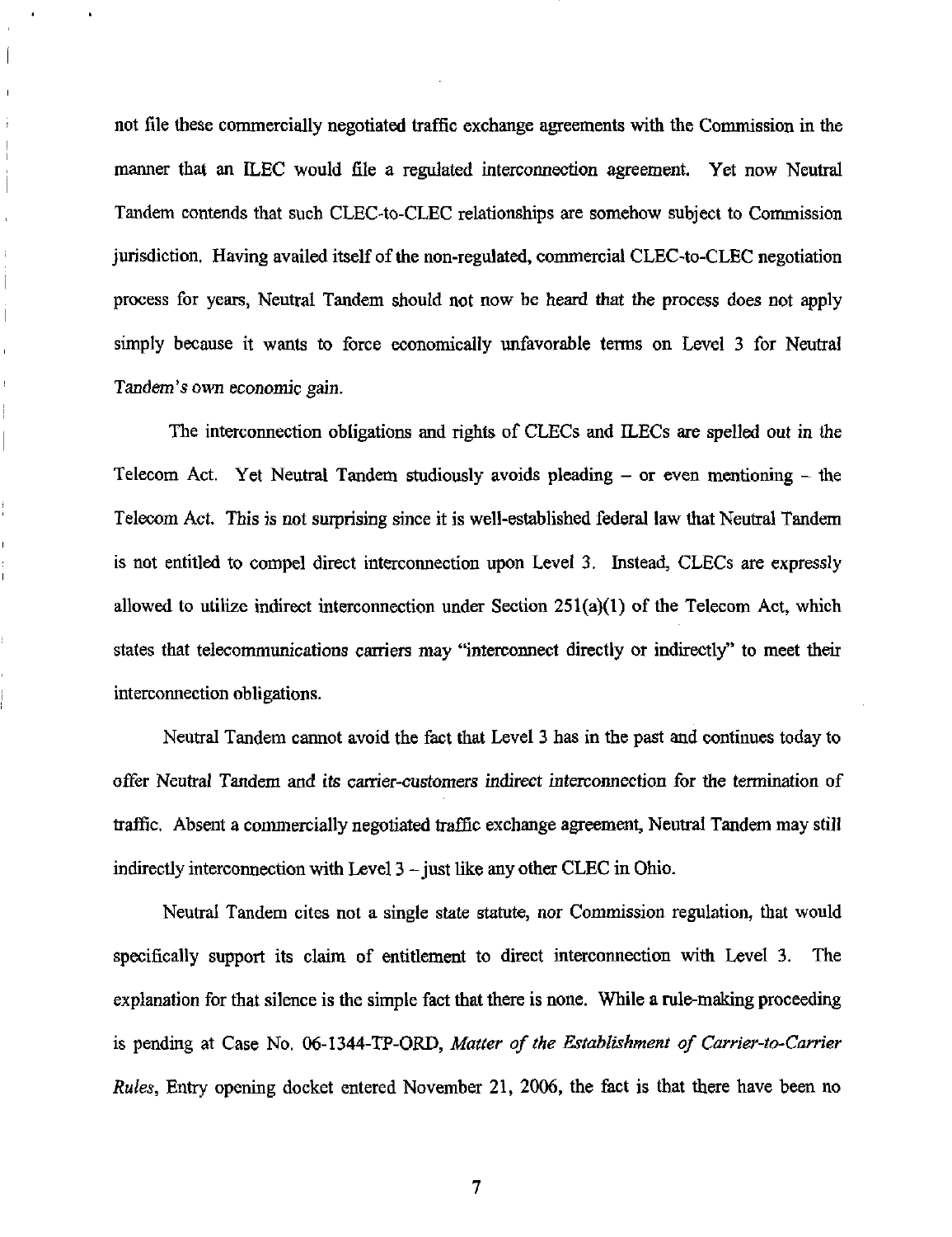approved carrier-to-carrier rules codified in the Ohio Administrative Code since local interconnection began in 1996. The statutes relied upon by Neutral Tandem to support its Counterclaim relate only to utihty services that would be covered under the jurisdictional umbrella of the Commission. The relief sought by Neutral Tandem's Counterclaim is beyond the shelter of that umbrella. Neutral Tandem is not entitled, under either state or federal law, to compel direct interconnection with Level 3 or the network of any other CLEC

# B. Neutral Tandem's Public Policy Claims and Forecast of Grim Consequences Sound Hollow.

If Neutral Tandem's Counterclaim were granted, the public interest would be harmed. Level 3, and presumably all CLECs, would face an obligation to set up separate networks in order to directly interconnect with Neutral Tandem. That precedent would apply to every other CLEC or transit provider that elected to compete with Neutral Tandem in Ohio, and each one of those competitors would be entitled to compel direct interconnection from all other CLECs in Ohio regardless of cost or whether such direct connections made sound business sense for both parties. CLECs would be forced to maintain a multitude of interconnection networks, which would substantially increase costs and decrease efficient network operations to the detriment of Ohio consumers. In addition, CLECs would face an extraordinary increase in legal costs for the arbitration of agreement after agreement with other carriers seeking mandatory direct interconnection - even where the traffic volumes do not economically justify such arrangements.

Neutral Tandem alleges a "parade of horribles", including traffic blocking, if the Commission does not grant Neutral Tandem "continued interconnection." Of course, what Neutral Tandem means by "continued interconnection" is a mandatory continuation, in perpetuity, of free traffic termination on a carrier's network. Given that Level 3 operates in a competitive environment, Neutral Tandem asks that the Commission to force Level 3 to absorb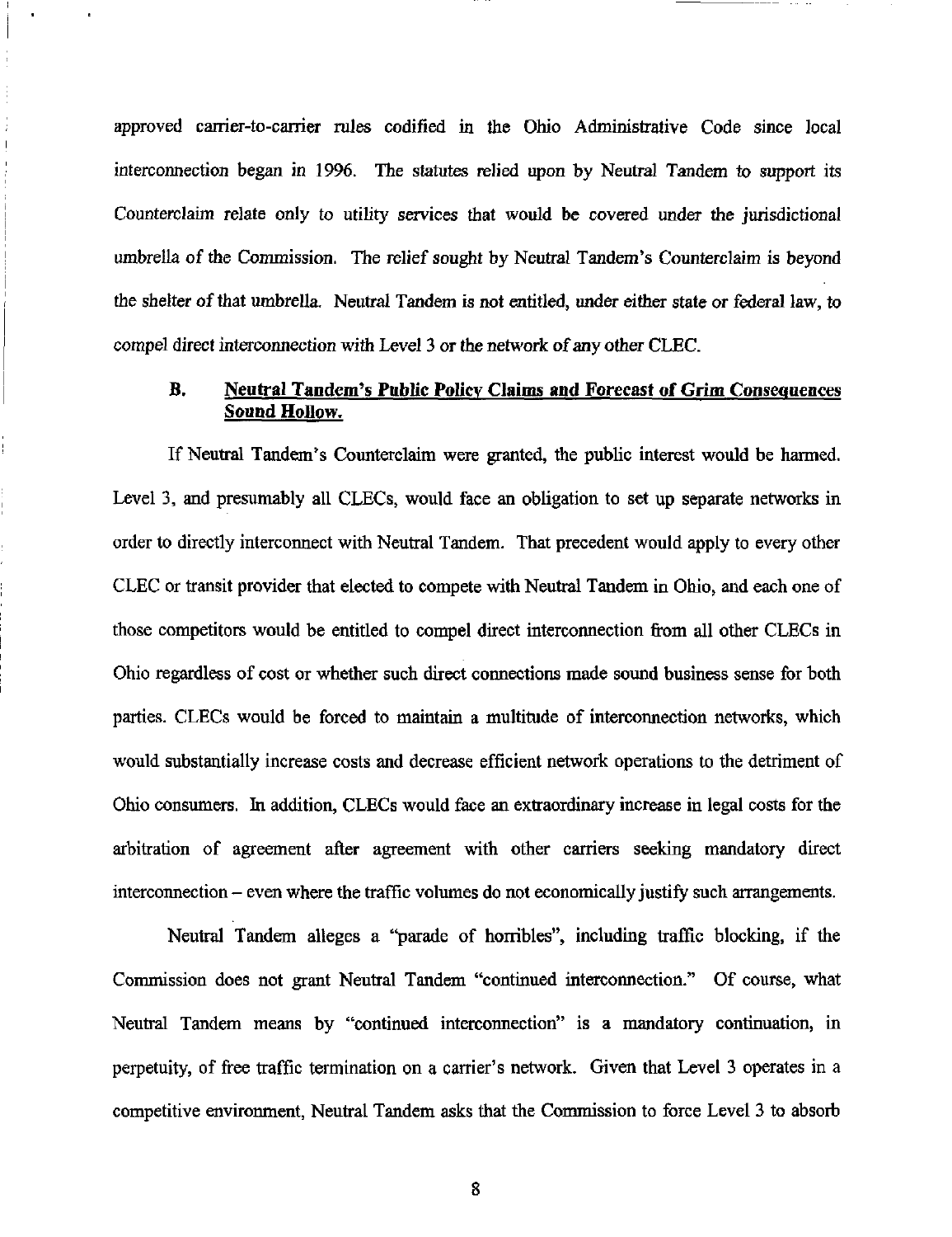extra costs, at the detriment of consumers and competition, in order to support Neutral Tandem's arbitrage-centered business model whereby it seeks to force Level 3 to provide free tennination service which Neutral Tandem then resells to its carrier-customers at a hefty markup.

Neutral Tandem must not be allowed to manufacture a crisis. If Neutral Tandem truly wishes to avoid blocking of the originating traffic associated with its transit service, it may either negotiate a *mutually* beneficial commercial agreement with Level 3 or it can provide notice to its customers and cooperate with Level 3 in developing a plan to migrate that originating traffic to ILEC tandems for indirect interconnection with Level 3. Neutral Tandem has done neither. Neutral Tandem must not be allowed to "play chicken" with its customers in order to extract below market prices or free service from its suppliers.

Neutral Tandem has intentionally overstated the threat of network harm to improperly bolster its argument. Given reasonable efforts by Neutral Tandem, none of which it has taken to date, blocking will not result from denial of Neutral Tandem's request for relief. Given the flexibility of networks to accommodate changes in traffic. Neutral Tandem should have no trouble migrating the traffic from direct connection to an indirect connection, especially considering the available time to add capacity to existing facilities or even to add facilities where necessary. Neutral Tandem ignores that throughout this entire process. Level 3 has offered to Neutral Tandem that Level 3 would provide additional time depending upon the specific needs of Neutral Tandem's customers.

In order to manufacture its crisis, Neutral Tandem suggests here and has alleged in other state proceedings that Level 3 represents a bottleneck when it comes to terminating calls to Level 3's end users. This is far from accurate and, in fact, Neutral Tandem argued the opposite position to the FCC prior to the initiation of these proceedings. In a letter to the FCC, Neutral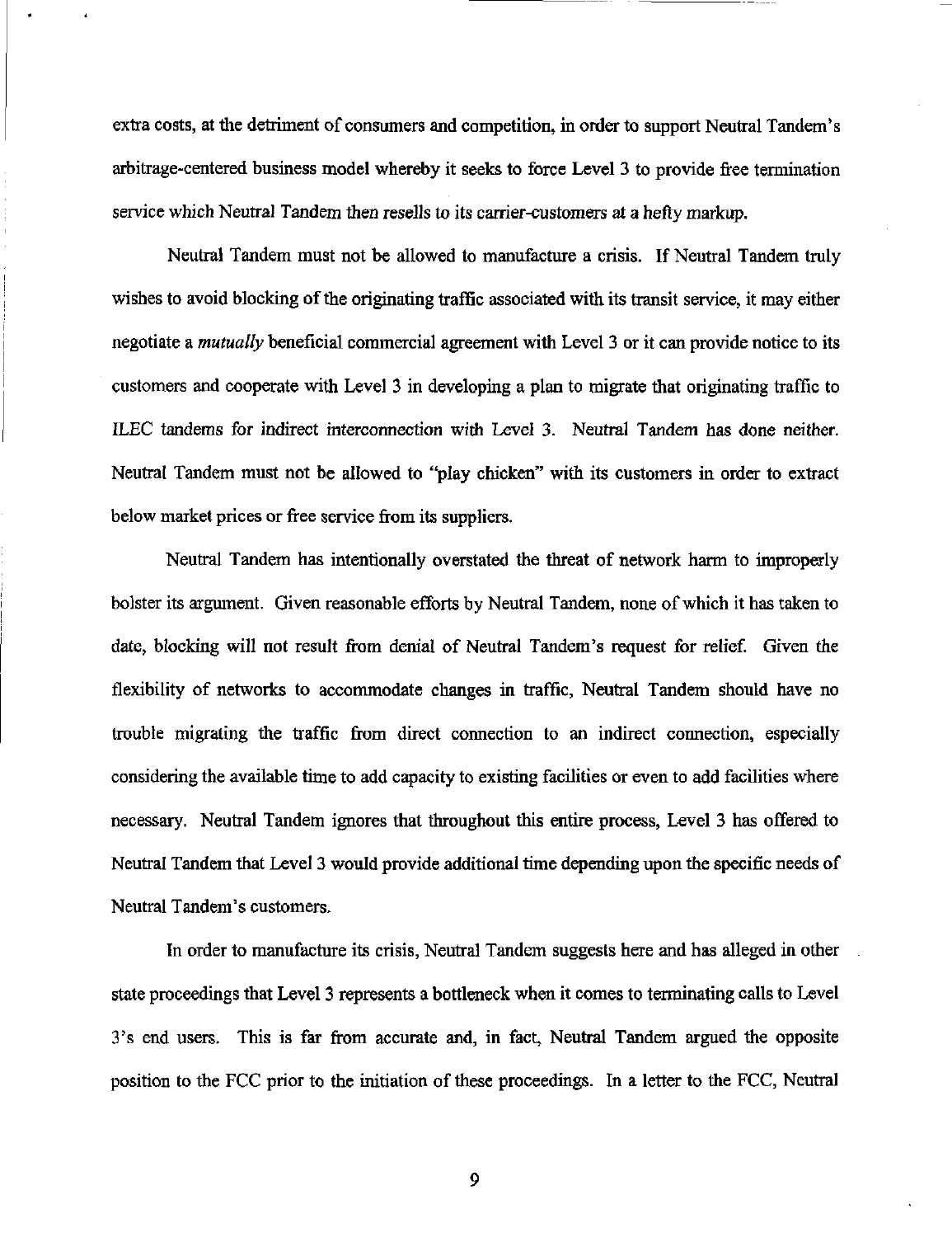Tandem pronounced that no such bottleneck existed in the local transit market. Neutral Tandem expressly stated that: "No such bottleneck situation exists here, because any carrier that is able to use Neutral Tandem's transit service can also use an ILEC's transit service, or can establish a direct connection to the terminating carrier."<sup>7</sup> No credibility should be given to Neutral Tandem's conflicting argument in this proceeding.

In addition, Neutral Tandem's arguments about network reliability are misleading and unpersuasive. Neutral Tandem's claim to be the "sole altemative to the tandem transit services offered by ILECs in Ohio" is false (Counterclaim, ¶52). There is nothing unique about Neutral Tandem that enhances reliability. Indeed, competitive carriers enter and exit the competitive telecommunications market on a regular basis without causing significant service disruptions. Traffic between CLECs flowed well before Neutral Tandem set itself up as a middleman for hire, and that traffic bound for Level 3 will continue to terminate successfully with or without a direct connection between Level 3 and Neutral Tandem. The absence of a commercially negotiated agreement between Neutral Tandem and Level 3 will not harm the public switched telephone network.<sup>8</sup>

Neutral Tandem's allegation that the only way to avoid service disruption is to grant it the relief it seeks is simply not true. In fact, the Commission's jurisdiction over service disconnection and quality issues constitutes a sufficient safeguard over the exact concems Neutral Tandem identifies. Neutral Tandem has not explained why the Commission's

 $^7$  In the Matter of Developing a Unified Intercarrier Compensation Regime CC Docket No. 01-92, Reply Comments of Neutral Tandem at 3.

 $<sup>8</sup>$  Level 3 emphasizes to the Commission its commitment to conduct an orderly transition and migration to allow for</sup> disconnection of its transit termination services without service disruptions for the end-user customers of the third-party carriers that utilize Neutral Tandem's tandem transit service. Level 3 has advised Neutral Tandem that commencing on June 25,2007, if and to the extent that Neutral Tandem elects to deliver transit traffic to Level 3 for termination, and if Level 3 elects to terminate such traffic on behalf of Neutral Tandem, Level 3 will charge Neutral Tandem at a rate of \$0,001 per minute terminated. This letter was in response to the actual and apparent failure of Neutral Tandem to take any actions to migrate traffic or otherwise to perform steps to prepare its customers of the discontinuance of traffic routing to Level 3 via Neutral Tandem effective June 25, 2007 (See Exhibit I attached to Level 3's Answer to Counterclaim).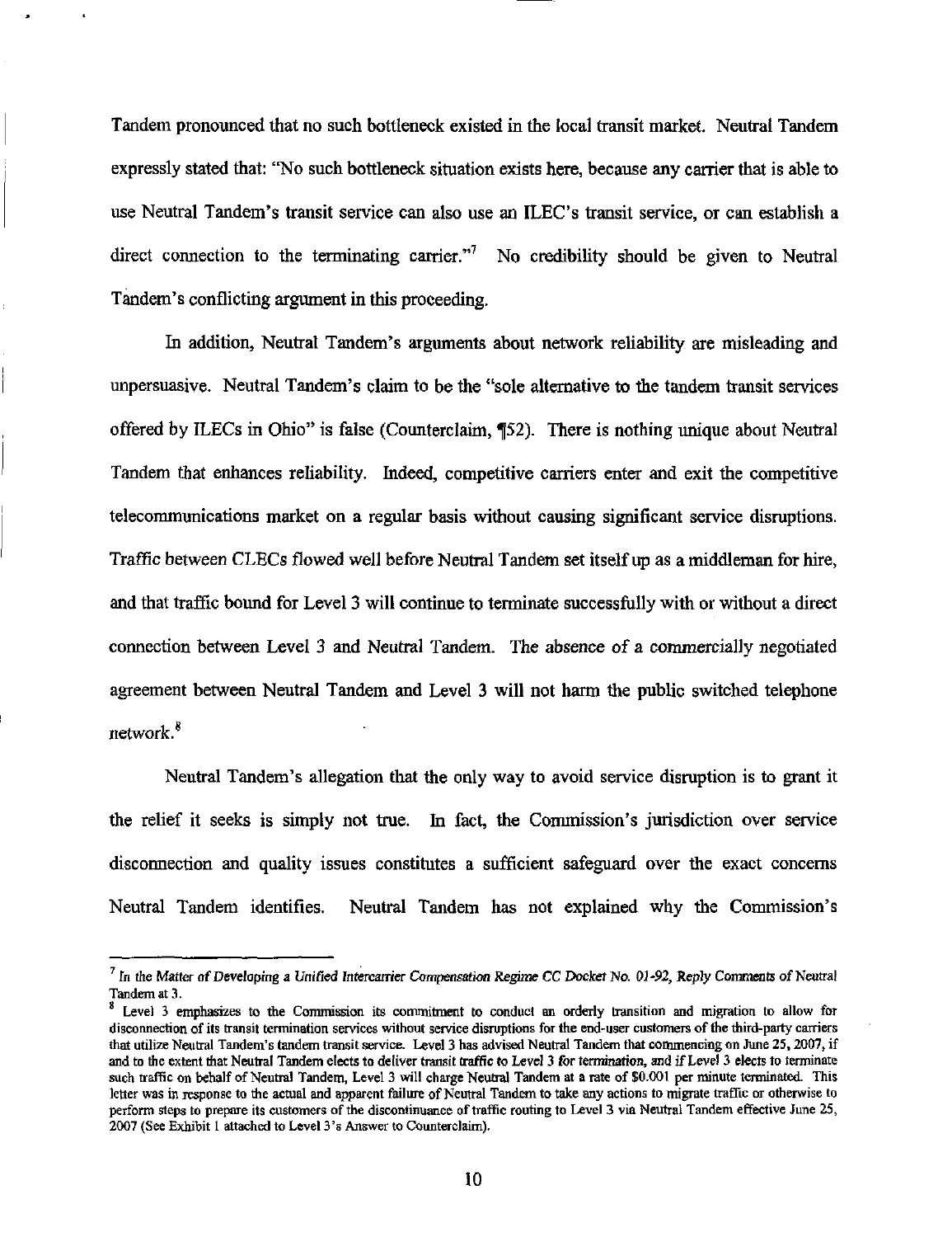continuing oversight over utility services will not continue to be sufficient to ensure that Ohio residents will not receive the services they need.

# C. Neutral Tandem's Reference to Other Pending and Prior Proceedings is Distorted by its Bias,

Finally, Neutral Tandem has repeatedly mischaracterized or misstated statements made by Level 3 and other regulators in an attempt show support for its position- First, Neutral Tandem relies on selective out-of-context comments filed by the supporters of the "Missoula" Plan," which includes Level 3, in a vain attempt to find some contradiction with Level 3's positions in this proceeding (Counterclaim,  $\P$  38, 39). No contradiction exists. In fact, if one reads beyond Neutral Tandem's excerpt, the Missoula Plan actually establishes a national mle that an originating carrier pays the terminating carrier, and provides practical rules for implementation that follows from that mle. The need for such a mle highlights the fact that, without a direct agreement in place, CLECs have no incentive to pay third-party carriers for terminating their traffic. The Missoula Plan is a large, complex, and comprehensive proposed restmcturing of the entire intercarrier compensation regime. It addresses a litany of critical issues in the telecommunications industry, including interconnection, universal service reform, and traffic management issues. Level 3's comments regarding the package of compromises made by various Missoula Plan supporters in order to resolve multiple industry-wide issues have no relevance here.

Similarly, Level 3's support for the rights of CLECs to provide wholesale service in the FCC case brought by Time Warner Cable does not diminish Level 3's position here (Counterclaim, 140). In that case, the FCC was responding to state commission decisions that had denied wholesale CLECs all rights to interconnect with ILECs unless they were providing retail service to end users. Level 3 strongly supports the rights of companies like Neutral

11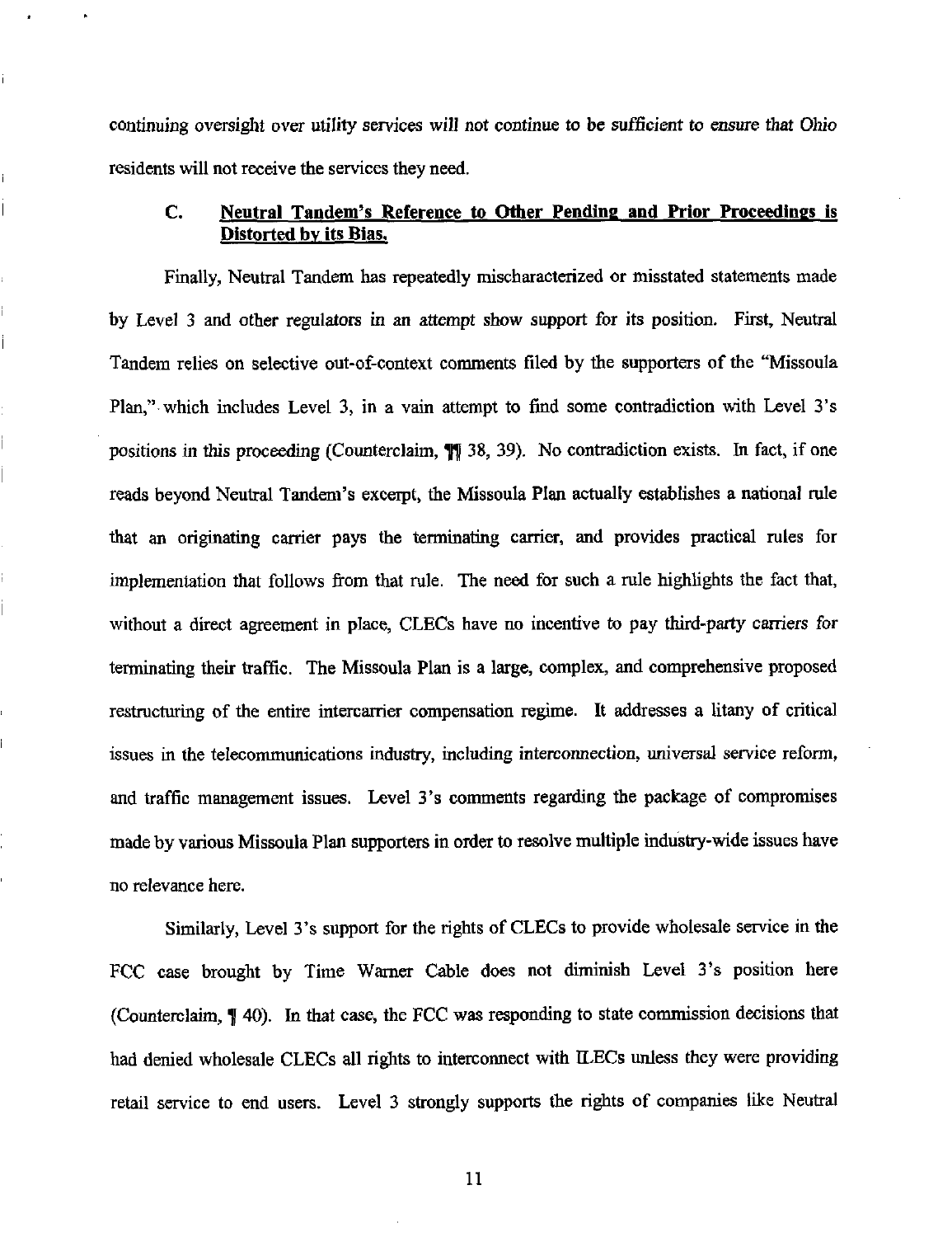Tandem to have direct interconnection with the ILEC networks because such interconnection is required under the Telecom Act. Extension of those obligations to compel *direct* interconnection between CLECs was not before the FCC nor was it decided. CLECs are granted the right under the Telecom Act to either choose indirect interconnection or to negotiate direct interconnection between their networks, and Level 3 is wilting to negotiate a direct interconnection arrangement with Neutral Tandem – but only on terms that are mutually agreeable.

Î

Ignoring the obvious that this proceeding will be determined under either federal or Ohio law, Neutral Tandem adds to the discussion a number of decisions from other states commissions where Level 3 and Neutral Tandem are pursuing similar actions. While the results are not uniform, certain themes are developing. Chief among them are two areas that Neutral Tandem prefers to ignore. First, Neutral Tandem must pay Level 3 the reasonable costs of interconnection. This represents a complete rejection of Neutral Tandem's litigation position. Second, the state commissions are rejecting, with the exception of Georgia, Neutral Tandem's argument that it is entitled to the same terms and conditions that an incumbent local exchange carrier receives when it provides transit services to competitive carriers.

At best, Neutral Tandem can only claim that the result of litigation today has been that state commissions are finding some form of limited jurisdiction over interconnection between competitive providers. Such authority has generally been found pursuant to state acts adopted to introduce competition in the local exchange markets in the years leading up to the adoption of the federal Telecom Act. And it is worth noting that no such state act exists in Ohio.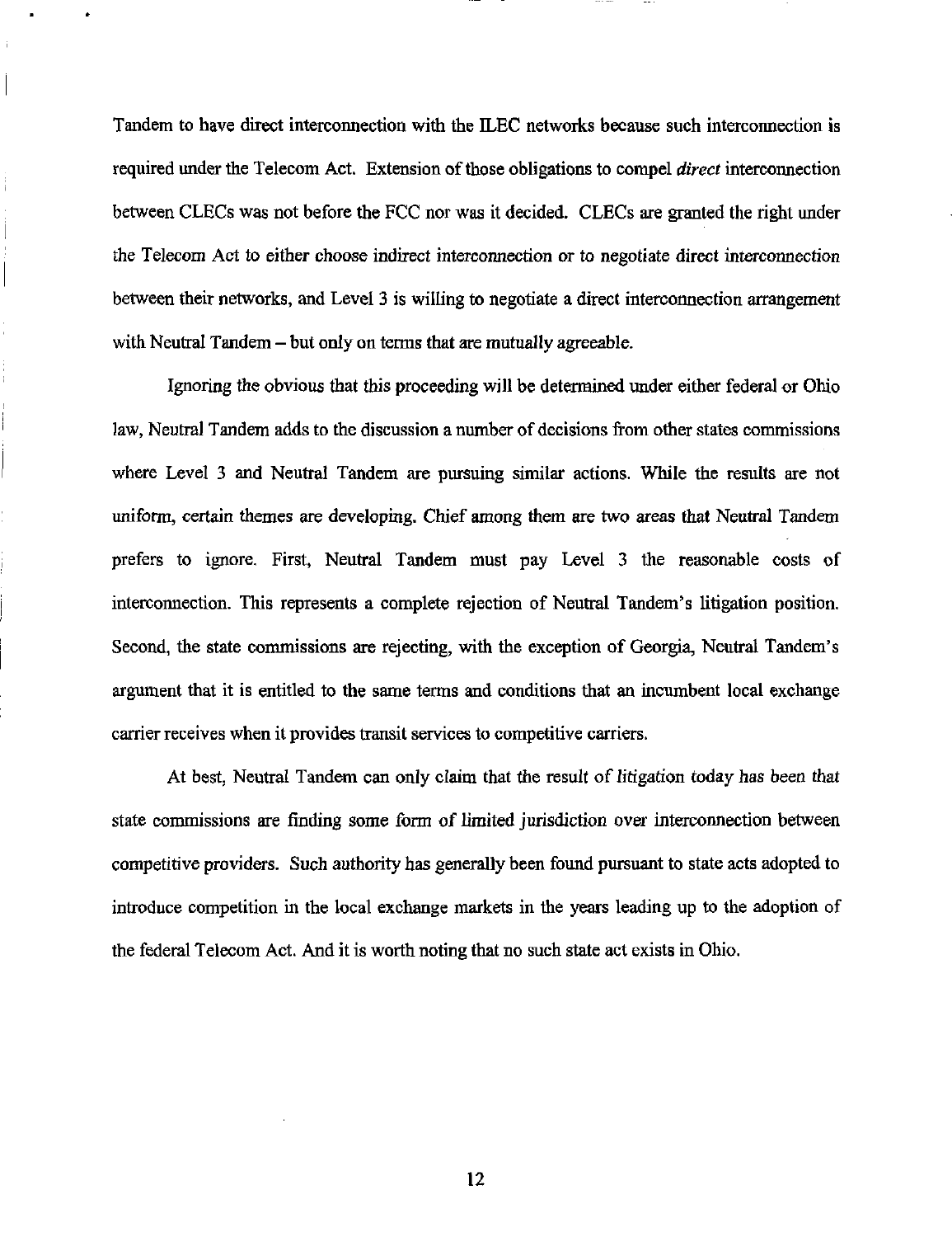More specifically:

- 1. Connecticut: The Department of Public Utility Control declined to rule on Neutral Tandem's Petition.<sup>9</sup> It ordered the parties to continue negotiating and required that they report back by November 1, 2007, When evaluating Neutral Tandem's Petition, the Commission rejected Neutral Tandem's interpretation of the commission's previous transit orders. Specifically, the DPUC said: "The January 15,2003 Decision did not prohibit the offering of a clearinghouse fimction nor did it address direct or indirect interconnection or the issues from which Neutral Tandem seeks relief. $"^{10}$ When considering Neutral Tandem's arguments with respect to any obligation by Level 3 to provide "reasonably nondiscriminatory access and pricing to all telecommunication services...", the DPUC mled that the statutes relied upon by Neutral Tandem did not apply to Level 3 since the statute had always been interpreted to apply to the incumbent local exchange carrier.<sup>11</sup> The DPUC also found that other statutory arguments proposed by Neutral Tandem did not "provide for the regulatory or interconnection relief sought by the Petition."<sup>12</sup>
- 2. Florida: The day before final action on Staffs recommendation by the Florida Pubhc Service Commission on its complaint against Level 3, Neutral Tandem withdrew its Petition.<sup>13</sup> Neutral Tandem did so in order to avoid consideration of Staff's recommendation to deny the relief sought by Neutral Tandem. Staff found that Neutral Tandem's sole provision of transit services does not constitute "provision of

<sup>&</sup>lt;sup>9</sup> Petition of Neutral Tandem Inc. for an Interconnection Agreement with Level 3 Communications and Request for Interim Order., Docket No. 07-02-29, Interim Decision, rel. June 20, 2007.

 $<sup>10</sup>$  Id at. 4.</sup>

 $<sup>11</sup>$  Id.</sup>

 $^{12}$  Id.

<sup>&</sup>lt;sup>13</sup> Petition of Neutral Tandem Inc. for Interconnection with Level 3 Communications and Request for Expedited Resolution, by Neutral Tandem, Inc., Florida Public Service Commission, Docket No.070127-TX.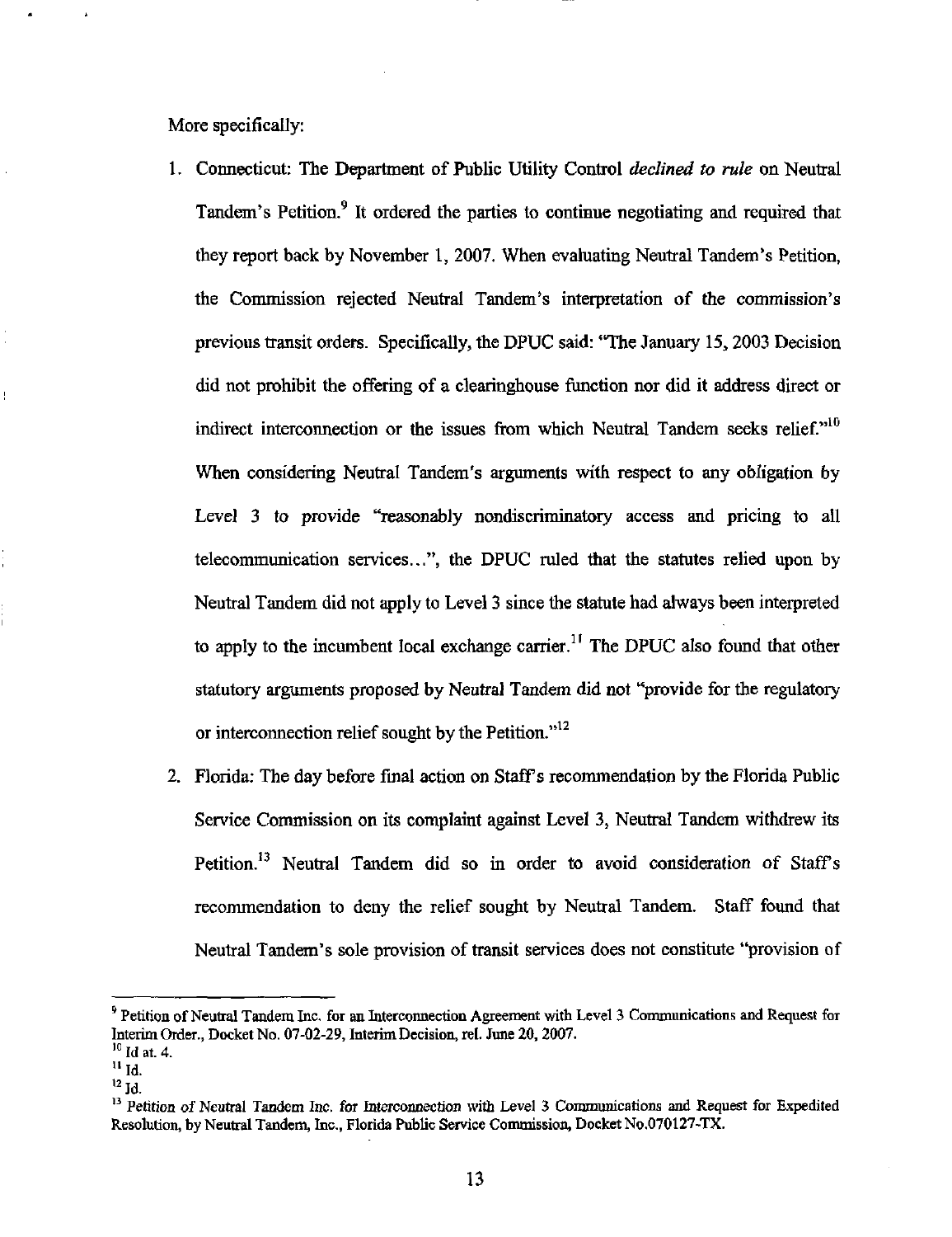'local exchange telecommunications services.'  $"$ <sup>14</sup> Neutral Tandem has subsequently refiled that petition.

- 3. Georgia: Neutral Tandem is fond of waiving in support of their case the staff recommendation of the Georgia Public Service Commission.<sup>15</sup> It is worth noting that a final order has not been released, so Neutral Tandem's comments are predicated upon a staff recommendation. After finding jurisdiction under the state's telecommunications act, the GPSC staff rejected Neutral Tandem's basic contention that it did not have to pay Level 3 for the costs of interconnection. Staff expressly stated: "Staff recommends that Neutral Tandem be required to pay for all reasonable costs of the direct interconnection."<sup>16</sup> In fact, the requirement to "pay all of Level 3's reasonable costs of interconnection" is a condition of the requirement to interconnect.<sup>17</sup> With respect to reciprocal compensation, the recommendation states that Neutral Tandem should not be required to pay or pass on reciprocal compensation payments to Level 3. While Level 3 disagrees with this part of the recommendation and intends to appeal when the Order is released, the GPSC was clear that Neutral Tandem is not entitled to the free interconnection that it has demanded throughout the negotiations and these proceedings,
- 4. Illinois: While finding in Neutral Tandem's favor on a number of issues, the Illinois Commerce Commission rejected two arguments that Neutral Tandem raises in all the

 $^{14}$  Id at. 11.

<sup>&</sup>lt;sup>15</sup> Petition of Neutral Tandem Inc for Interconnection with Level 3 Communications and Request for Emergency Relief. Consideration of Staff's Recommendation. Georgia Public Service Commission, Docket No. 24844-U.  $^{16}$  Id at.6.

 $^{17}$  Id at 2.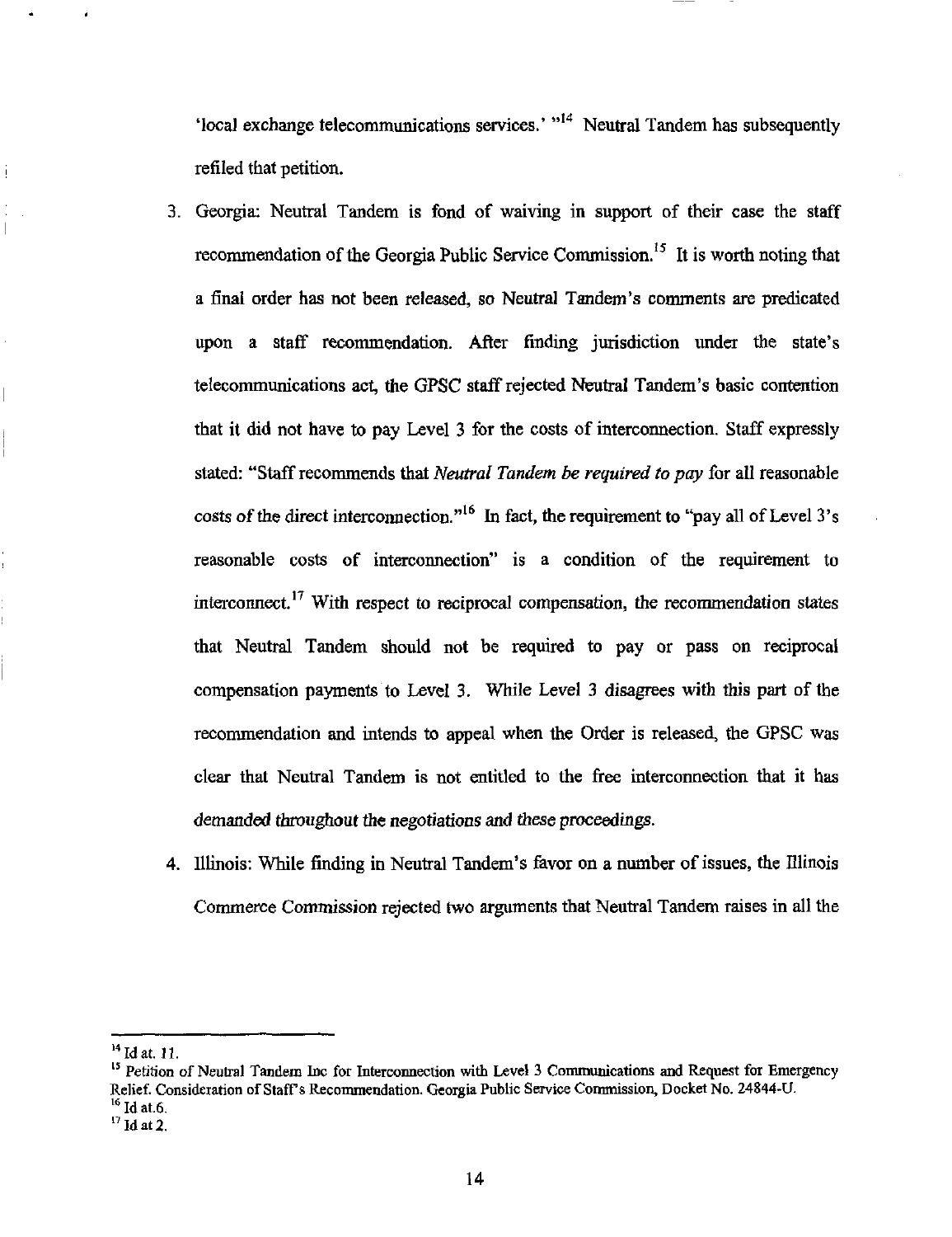state proceedings.<sup>18</sup> The Commission rejected Neutral Tandem's argument that it was entitled to the same treatment the ILEC receives in its interconnection agreement with Level 3. The ICC noted that agreements between an ILEC and a CLEC cannot be opted into by a CLEC as against another CLEC.<sup>19</sup> Second, the ICC disagreed with Level 3's argument that Neutral Tandem must pay it for the costs of interconnection.<sup>20</sup> Oddly, however, the ICC ordered the parties to maintain the physical interconnection connection and stated that if Level 3 and Neutral Tandem could not reach agreement, then the previously temiinated agreement would control. Under that agreement, Neutral Tandem paid Level 3 for traffic it terminated to the Level 3 network. In addition, that agreement is terminable on 30 days notice at any time. While Level 3 will comply with the decision, it believes that many of the other findings are seriously flawed and will appeal those findings.

5. New York: In its decision, the New York Public Service Commission ("NYPSC") ordered the parties to maintain the existing traffic exchange agreement. If the parties are not able to reach new terms within 90 days, the NYPSC intends to open a ratemaking proceeding. $21$ 

As each of these decisions points out, the respective commissions have chosen to move ahead under state statutes that were precursors to the federal Telecom Act in 1996. No similar statutory authority exists under Ohio law and the Commission should reject Neutral Tandem's invitation to create a new regime through a complaint proceeding. In fact, the Public Service Commission

÷

<sup>&</sup>lt;sup>18</sup> Neutral Tandem, Inc. and Neutral Tandem-Illinois LLC vs. Level 3 Communications LLC, Verified Complaint and Request for Declaratory Ruling pursuant to Section 13-515 and 10-108 of the Illinois Public Utilities Act. Illinois Commerce Commission, Docket No. 07-277. rel. July 25, 2007.  $^{19}$  Id at 11

<sup>&</sup>lt;sup>20</sup> Id. At 14.

<sup>&</sup>lt;sup>21</sup> Petition of Neutral Tandem - New York LLC for Interconnection with Level 3 Communications and Request for Order Preventing Service Dismption, State of New York Public Service Commission, Case 07-C-0233, Issued and Effective June 22, 2007.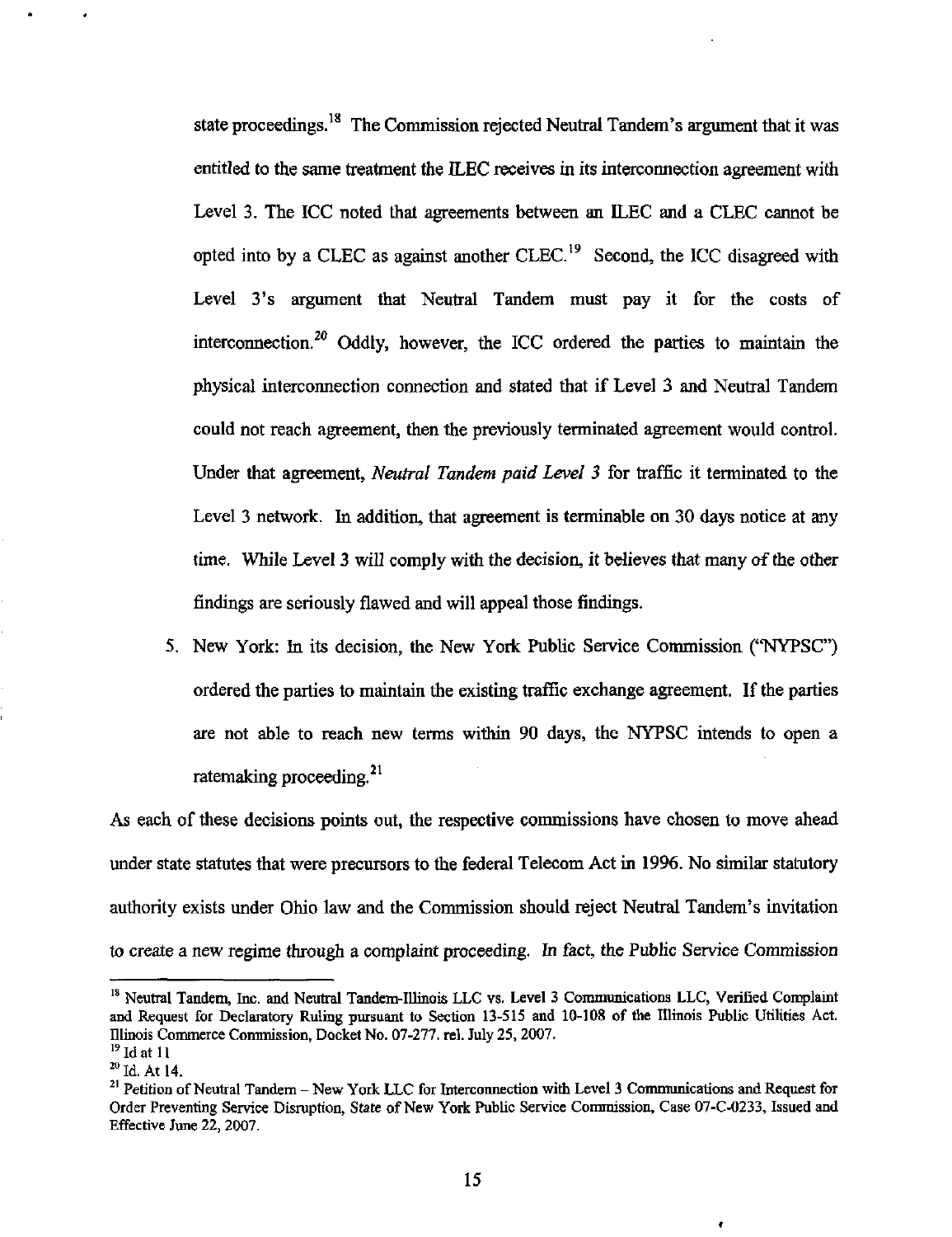of the District of Columbia, by its Order entered earlier this week, has done exactiy that by dismissing Neutral Tandem's Cross-Complaint and Level 3's Complaint on procedural and jurisdictional grounds (Public Service Commission of the District of Columbia, Order No. 14386, dated July 24, 2007, copy attached as Exhibit 1).

## III. CONCLUSION

Neutral Tandem asserts its Counterclaim relying on the provisions of Section 4905.26, O.R.C. That statute provides that the Commission must first decide, on the basis of the initial pleadings, whether "reasonable grounds" have been stated to proceed. For the reasons stated above, Neutral Tandem has failed to sustain this initial burden. As a result, the Commission should now act to grant this motion and dismiss the Counterclaim.

Respectfidly submitted,

LEVEL 3 COMMUNICATIONS, LLC

By:

David A. Turano (0025819) SHOEMAKER, HOWARTH & TAYLOR, LLP

471 East Broad Street, Suite 2001 Columbus, Ohio 43215 (614)232-0426 (614) 280-9675 (fax) Email: dturano@midohio1aw.com

/s/ Gregg Strumberger per electronic authorization 07/26/07

Gregg Strumberger Regulatory Counsel 1025 Eldorado Blvd. Broomfleld, CO 80021 (720)888-1780 (720) 888-5134 (fax) Email: gregg.strumberger@level3.com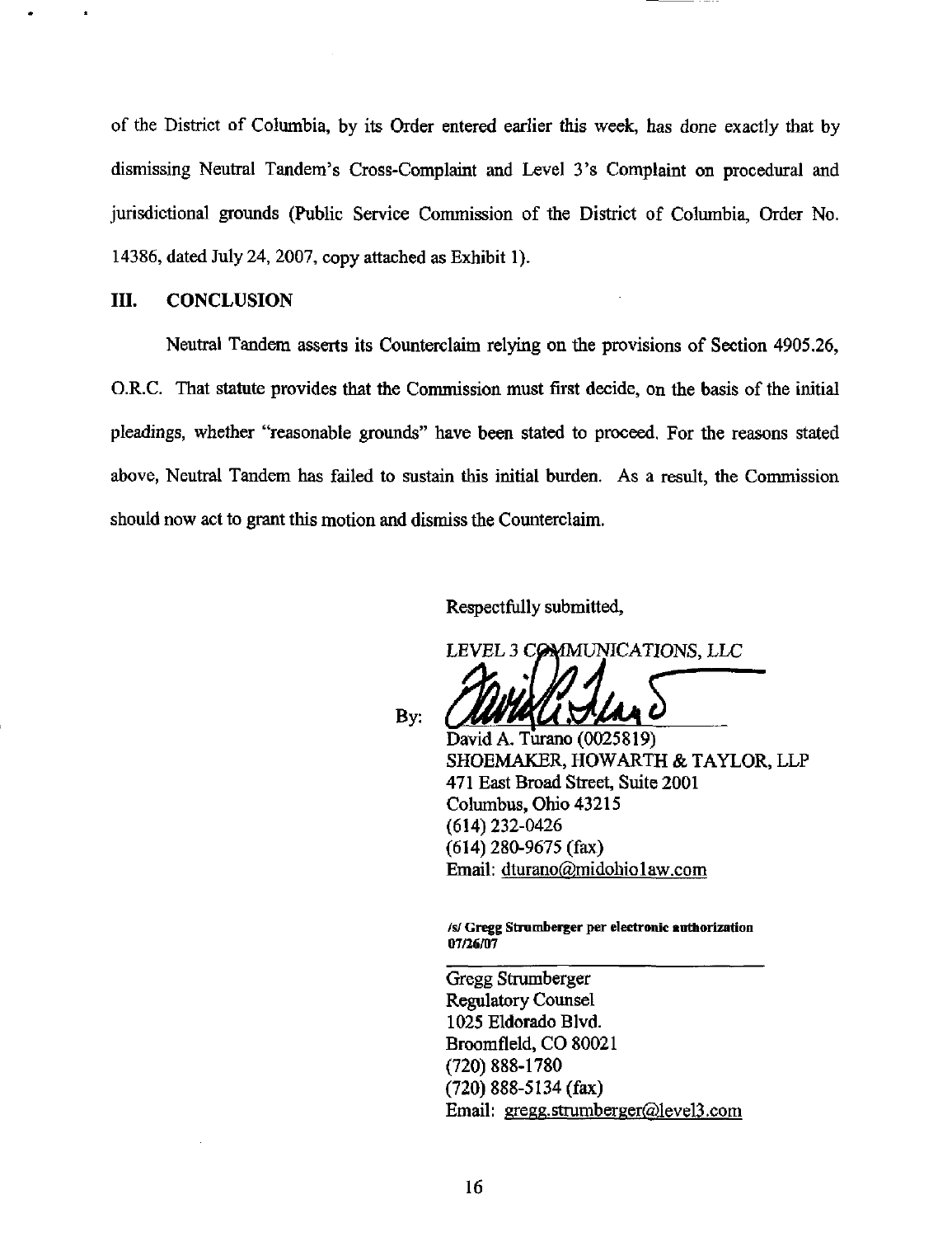## CERTIFICATE OF SERVICE

I hereby certify that a copy of the foregoing has been served upon the following counsel electronically and by first-class U.S. mail, postage prepaid, this 26th day of July, 2007:

Barth E. Royer Bell & Royer Co., L.P.A. 33 South Grant Avenue Columbus, OH 43215-3900 Co-Counsel for Neutral Tandem, Inc. and Neutral Tandem-Michigan, LLC

Ronald Gavillet Executive Vice President & General Counsel Neutral Tandem, Inc. One South Wacker, Suite 200 Chicago, IL 60606 Co-Counsel for Neutral Tandem, Inc. and Neutral Tandem-Michigan, LLC

John R. Harrington Jenner & Block LLP 330 N. Wabash Avenue, Suite 4700 Chicago, IL 60611 Co-Counsel for Neutral Tandem, Inc. and Neutral Tandem-Michigan, LLC

David A. Turano (0025819)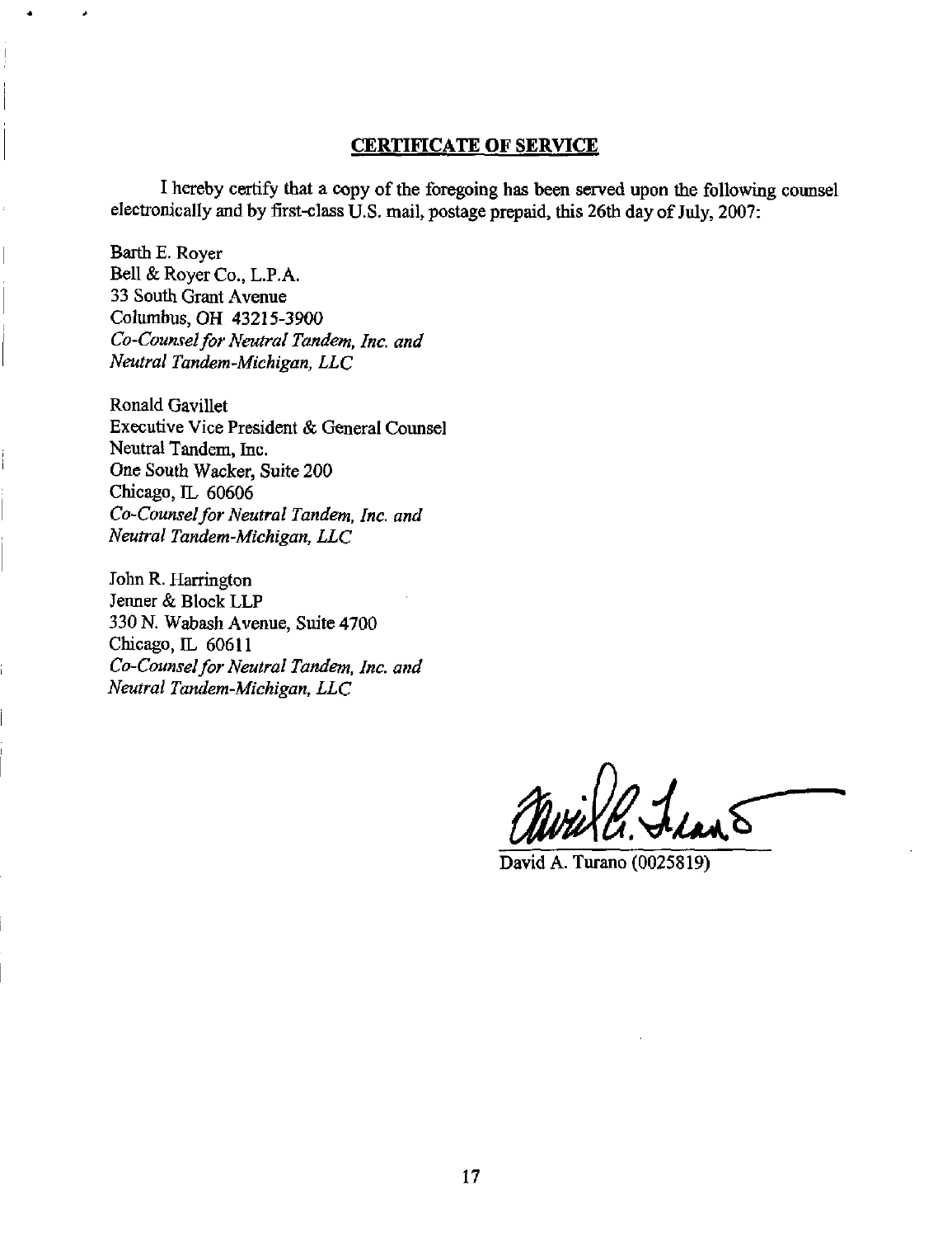CaseNo.07-668-TP-CSS Complainants' Motion to Dismiss Counterclaim

# Exhibit 1

 $\sim$   $\sim$   $\sim$   $\sim$   $\sim$ 

 $\pmb{\epsilon}$ 

ł,

 $\ddot{\nu}$ 

, — , , *, , , , , , ,* ,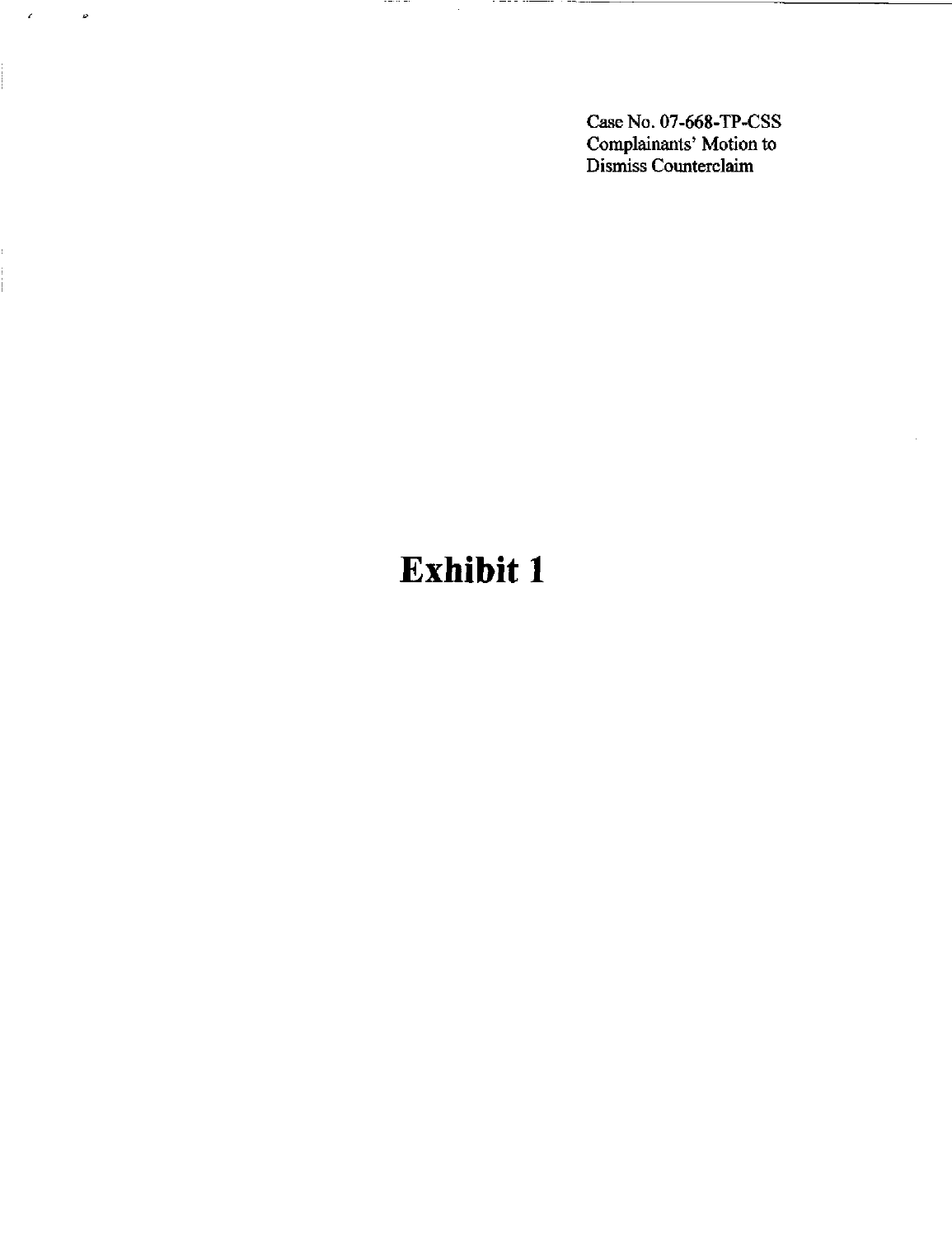# $892 - T - 3661$  TA-05-14-21

# PUBLIC SERVICE COMMISSION OF THE DISTRICT OF COLUMBIA 1333 H STREET, N.W., SUITE 200, WEST TOWER WASHINGTON, DC 20005

### ORDER

July 24,2007

# FORMAL CASE NO. 892, IN THE MATTER OF THE APPLICATION TO PROVIDE LOCAL TELECOMMUNICATIONS SERVICE IN THE DISTRICT OF COLUMBIA OF LEVEL 3 COMMUNICATIONS, LLC.,

and

# FORMAL CASE NO. TA 05-14. IN THE MATTER OF THE APPUCATION OF NEUTRAL TANDEM-WASHINGTON, D.C., LLC. TO PROVIDE LOCAL TELECOMMUNICATIONS SERVICES IN THE DISTRICT OF COLUMBIA, Order No. 14386

### L INTRODUCTION

1. This matter is before the Public Service Commission of the District of Columbia ("Commission") based on Level 3 Communications LLC's ("Level 3") complaint against Neutral Tandem Inc. and Neutral Tandem-Washington, D.C. LLC's (collectively "Neutral Tandem") and Neutral Tandem's cross complaint against Level 3. By this Order, the Commission dismisses both complaints.

### H. BACKGROUND

2. The relevant facts are undisputed. On July 6, 2004, Level 3 and Neutral Tandem entered into a commercially negotiated, traffic exchange agreement pursuant to which Neutral Tandem delivers tandem transit traffic from third party carriers to Level 3 for termination to Level 3 customers ("Agreement").<sup>1</sup> The Agreement was never submitted to the Commission for approval.

3. Although the Agreement is not part of the record. Level 3 alleges that it allows either party to terminate the Agreement after providing 30 days advance notice. According to Level 3, it notified Neutral Tandem that it was terminating the Agreement on January 30, 2007, but later extended the date to June 25, 2007.<sup>2</sup> Level 3 requests, inter alia, that the Commission direct Neutral Tandem:

Formal Case No. 892, In the Matter of the Application to Provide Local Telecommunications Service in the District of Columbia of Level 3 Communications, LLC, ("F.C. 892 "} & Formal Case No. TA 05-14. In the Matter of the Application of Neutral Tandem-Washington, D.C, LLC To Provide Local Telecommunications Services in the District of Columbia. ("TA 05-14'% Petition, filed May 21,2007.

F.C. 892 & TA 05-14, Petition at 3. Level 3 states that it also has a second contract with Neutral Tandem involving its subsidiary, Broadwing Conunimications ("Broadwing"). On February 14, 2007,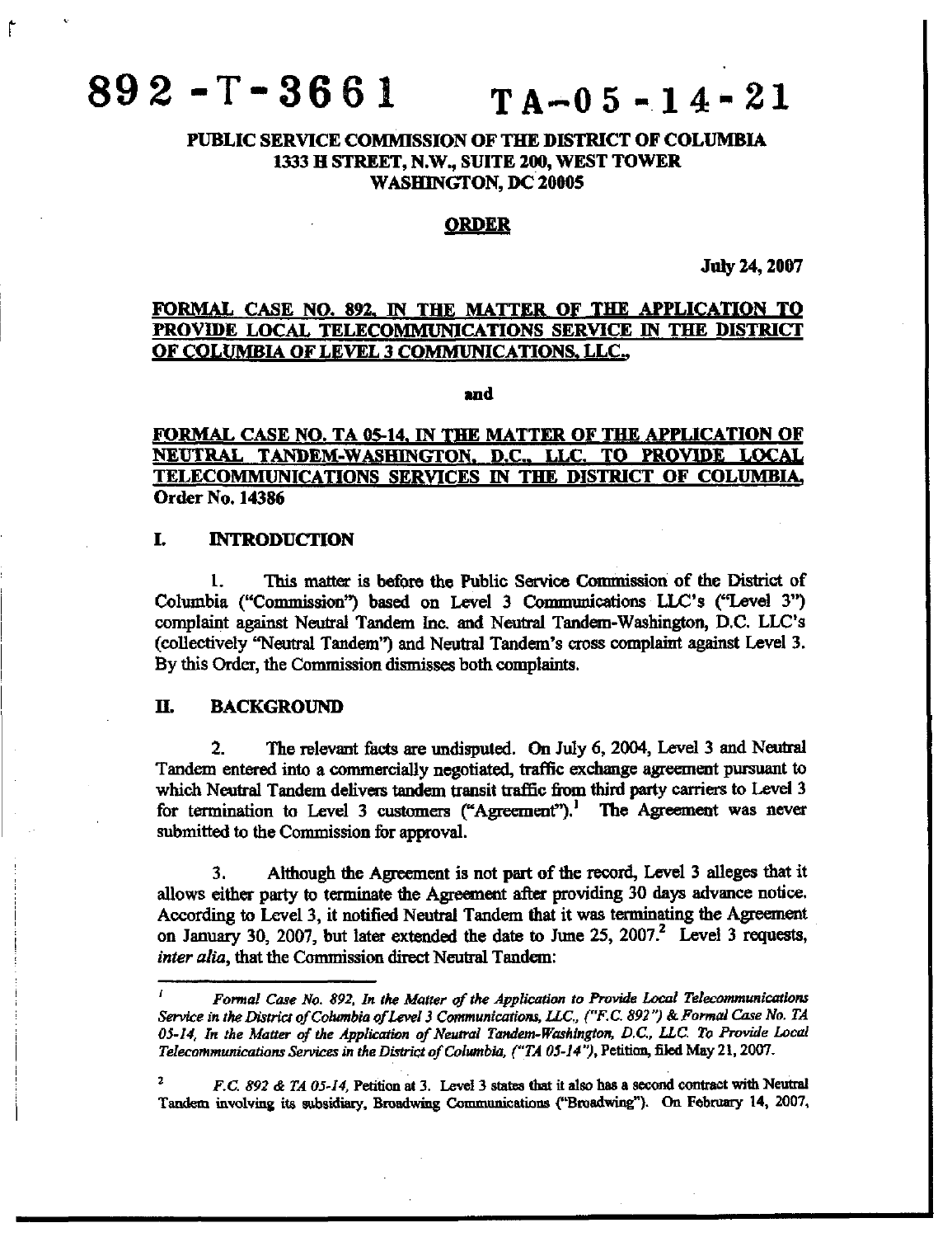- a. To notify its District customers of Level 3's decision to terminate its agreement with Neutral Tandem;
- b. To route its customers through trunks that do not use the Level 3 network or compensate Level 3 for use of Level 3's network; and
- c. To pay Level 3 \$0,001 per minute of use if Neutral Tandem terminates traffic to Level 3 after June 25, 2007.

Level 3 asserts that the Commission has jurisdiction pursuant to D.C. Official Code §§ 34-917 and 34-2002.

4. On May 30, 2007, Neutral Tandem filed its Response to Level 3's complaint as well as its own cross complaint.<sup>3</sup> Neutral Tandem argues that District law imposes a clear obligation on telephone carriers to interconnect their networks and that Level 3's actions violate D.C. Official Code §§ 34-702, 34-908, 34-914, and 34-2002 (h). Neutral Tandem asserts that the Commission has jurisdiction to hear its Cross Complaint pursuant to D.C. Official Code §§ 34-702, 34-908, 34-914, and 34-2002.<sup>4</sup>

5. On June 11, 2007, Level 3 moved to dismiss Neutral Tandem's cross complaint arguing that: 1) the federal provisions governing interconnection between incumbent locd exchange carriers ("ILECs") and competitive local exchange carriers C\*CLECs") are not qyplicable to interconnection between CLECs, regardless of the nature of service; 2) Neutral Tandem has no right to direct interconnection under either federal or District law; and 3) under District law, Neutral Tandem is not entitied to anything other than the indirect interconnection arrangement offered by Level  $3.5$ Assuming Arguendo that the Commission finds jurisdiction. Level 3 argues that Neutral Tandem's cross complaint should be denied because it improperly asks the Commission to change the long-standing framework for CLEC to CLEC interconnection and impose terms on Level 3 that it would not accept in commercial negotiations.<sup>6</sup>

15 D.C.M.R. 105.7 (1998).

F.C. 892 & TA 05-14, Level 3 Communications, LLC's Response to Cross Petition and Motion to Dismiss, ("Level 3 Response and Motion to Dismiss"), filed June 11,2007.

Id. at 2.

Level 3 avers that it sent a letter terminating the Broadwing/Neutral Tandem contract. Level 3 states that it ultimately extended the tramination date to June 25,2007.

F.C. 892 & TA 05-14, Neutral Tandem's Response to Level 3's Petition and Neutral Tandem's Cross Petition, ("Neutral Tandem Response and Cross Petition"), filed May 30, 2007; see also TA 05-14, Order No. 13855, rel. January 13, 2006 (authorizing Neutral Tandem to provide resold and facilities based local exchange telecommunications services in the District).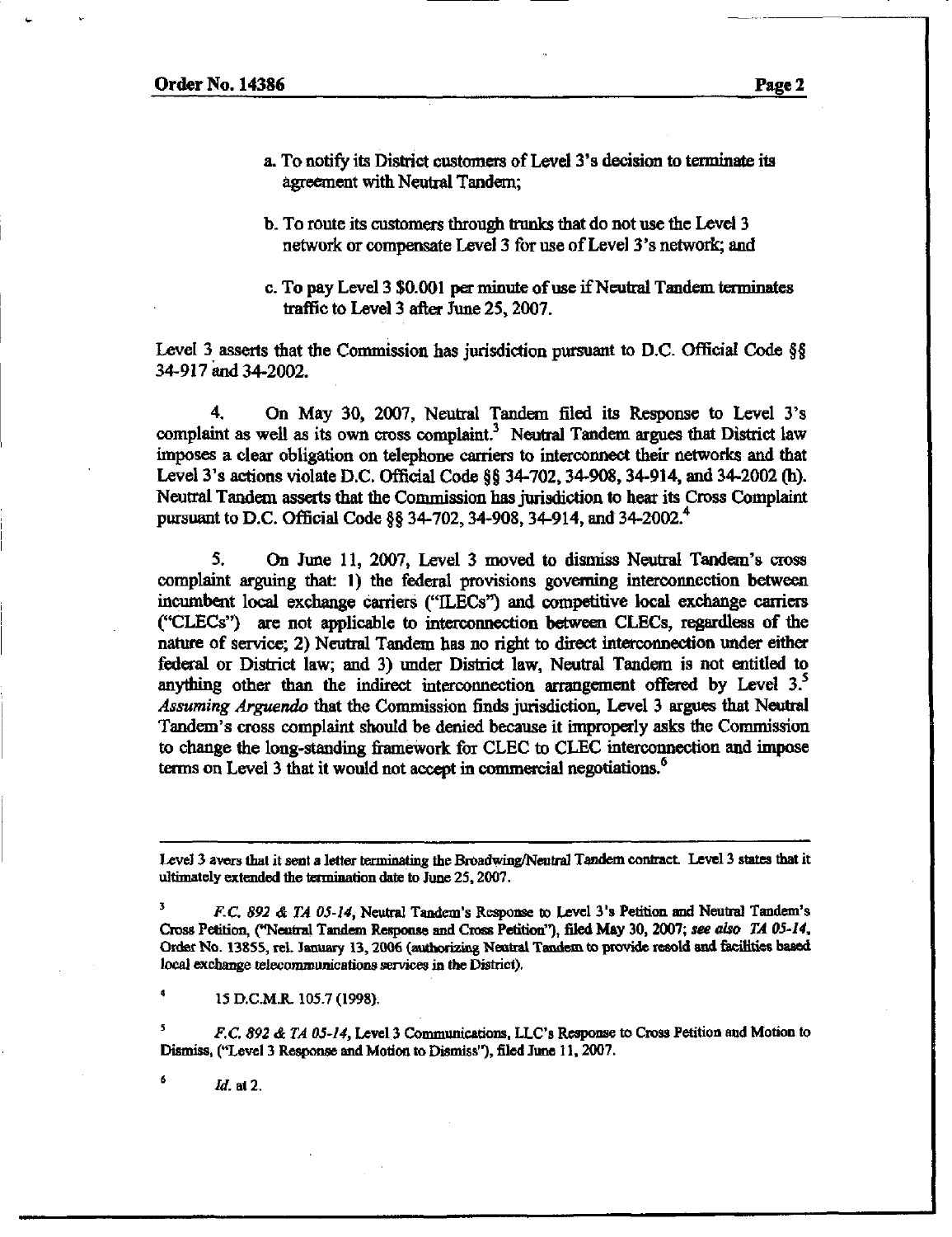6. On June 21, 2007, Neutral Tandem opposed Level 3's motion to dismiss arguing, inter alia, that D.C. Official Code  $§$  34-2002 (h) confers jurisdiction on the Commission to determine whether the terms of an interconnection agreement are "reasonable and efficient."<sup>7</sup> Neutral Tandem further argues that federal law does not preempt state jurisdiction to review interconnection arrangements between CLECs and, even if it did. Level 3 would be effectively arguing against Commission jurisdiction over its own complaint.

7. Along with it's opposition to Level 3's motion to dismiss. Neutral Tandem filed a copy of the Michigan Public Service Commission's Mediator's Recommendation with the Conunission. On June 22, 2007, Level 3 filed a Motion to Strike the Michigan Mediator's Recommendation. On July 2, 2007, Neutral Tandem filed its response to Level 3's Motion to Strike. Finally, on July 11, 2007, Level 3 filed its reply to Neutral Tandem's response.<sup>8</sup>

#### m. DECISION

8. D.C. Official Code §§ 34-702, 34-908, 34-914 and 34-917 state as follows:

> $§$  34-702: If any public utility or any agent or officer thereof shall, directly or indirectly, by any device whatsoever, or otherwise, charge, demand, collect, or receive firom any person, firm, or corporation a greater or less compensation for any service rendered or to be rendered by it...than it receives from any other person, firm, or corporation...such public utility shall be deemed guilty of unjust discrimination.. .and upon conviction shall forfeit and pay to the District of Columbia not less than \$100 nor more than \$1,000 for each offense:<sup>7</sup>

<sup>9</sup> D.C. Official Code  $§$  34-702 (Supp. 2006).

<sup>&</sup>lt;sup>7</sup> F.C. 892 & TA 05-14, Neutral Tandem's Response to Level 3's Motion to Dismiss, filed June 21, 2007.

<sup>\*</sup> F.C. 892 & TA 05-14, Neutral Tandem's Submission of die Michigan Public Service Commission's Mediator's Recommendation, filed June 21, 2007; Level 3 Communications, LLC and Broadwing Communications, LLC's Motion to Strike, filed June 22, 2007; Response of Neutral Tandem to Level 3 Motion to Strike, filed July 2, 2007; Neutral Tandem's Request for waiver of Commission's efiling rules, filed June 28, 2007; Level 3 Communications, LLC and Broadwing Communications, LLC's Response to Neutral Tandem's Response to Mation to Strike, filed July 11, 2007; Level 3's Request for Leave to Reply, filed July 11, 2007. The Motion to Strike and the Responses are moot in light of our decision to dismiss Level 3's complaint See Decision IV.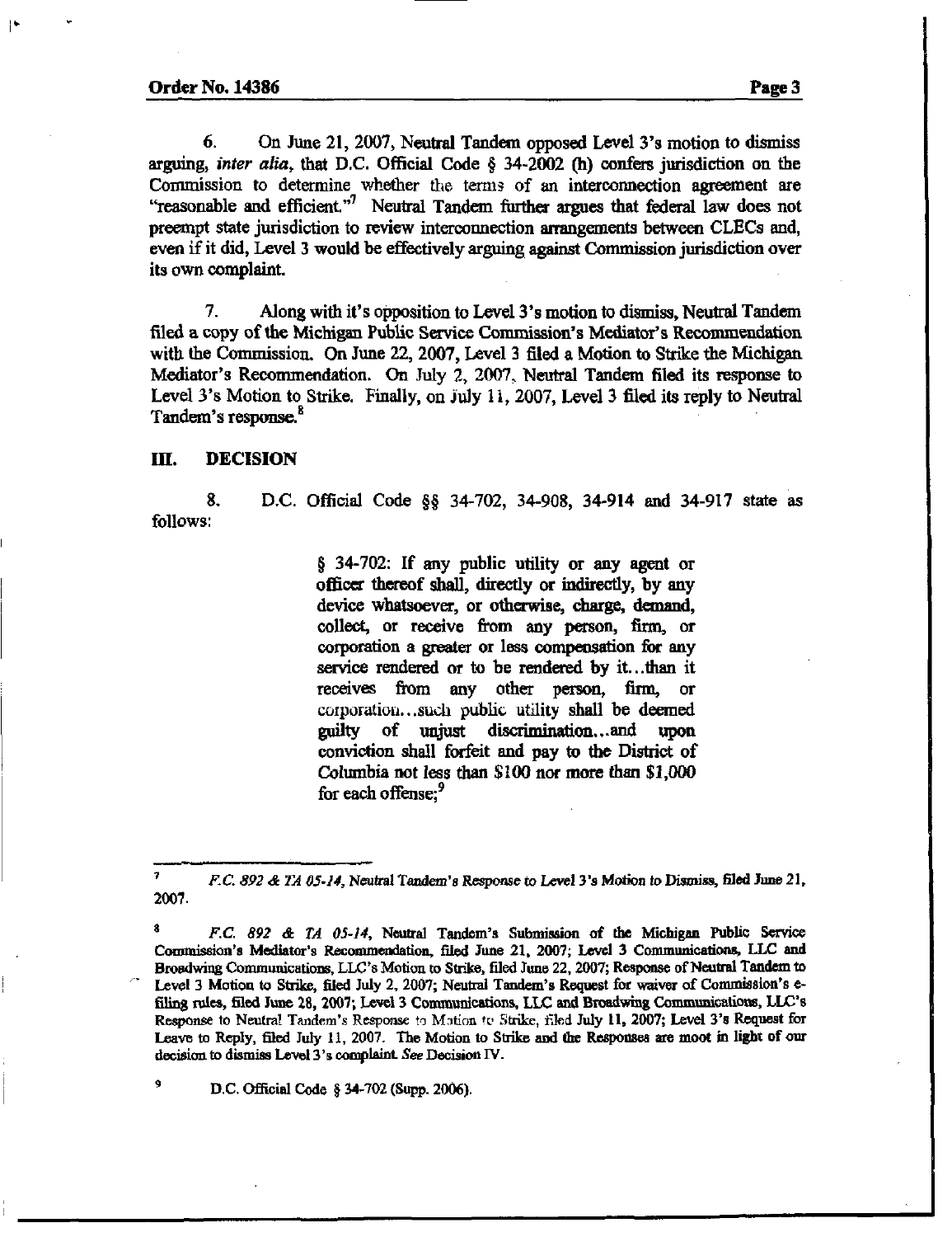§ 34-908: Upon its own initiative or upon reasonable complaint made against any public utility that any of the rates...are in any respect unreasonable or unjustly discriminatory...the Commission may, in its discretion, proceed, with or without notice, to make such investigation as it may deem necessary or convenient of any public utility; $10$ 

§ 34-914: Whenever the Commission shall believe that any rate or charge of any public utility may be unreasonable or unjustly discriminatory...it may, on its own motion, summarily investigate the same with or without notice; and<sup>1</sup>

§ 34-917: Any public utility may make complaint as to any matter affecting is own product or service with like effect as though made by the Commission or upon reasonable complaint as hereinbefore provided. $^{12}$ 

9. By their own terms, these provisions apply only to public utilities.<sup>13</sup> Inasmuch as neither Level 3 nor Neutral Tandem claim to be public utilities within the meaning of District law, these provisions are inapplicable to this case.

10. Interconnection between CLECs is governed by D.C. Official Code § 34-  $2002$ .<sup>14</sup> The statute essentially establishes a method of achieving interconnection through either voluntary negotiation or compulsory arbitration by the Commission. Pursuant to §  $34-2002$  (h)(2), the providers (i.e. CLECs) may enter into voluntary agreement for interconnection but, if they do so, they must submit it to the Commission for approval.<sup>15</sup> The statute, however, dees not state that the agreement is ineffective until approved by the Commission, nor does it give the Commission authority to void agreements that were never submitted for approval. If the providers are tmable to reach a voluntary agreement,

 $^{12}$  D.C. Official Code § 34-917 (2001).

<sup>13</sup> See D.C. Official Code § 34-214 (2006) defines "public utility" as, inter alia, a telephone corporation. A telephone corporatioa is defined under D.C. Official Code § 34-220 as "every corporation...owning, operating, controlling, or managing any plant, wires, poles for the reception, transmission, or communication of messages by telephone, telephonic apparatus or instruments."

'\* D.C. Official Code § 34-2002 (Supp. 2006).

<sup>15</sup> D C. Official Code § 34-2002 (h) $(2)$  (Supp :2006).

<sup>&</sup>lt;sup>10</sup> D.C. Official Code E  $\S$  34-908 (Supp. 2006).

<sup>&</sup>lt;sup>11</sup> D.C. Official Code  $\S$  34-914 (2001).